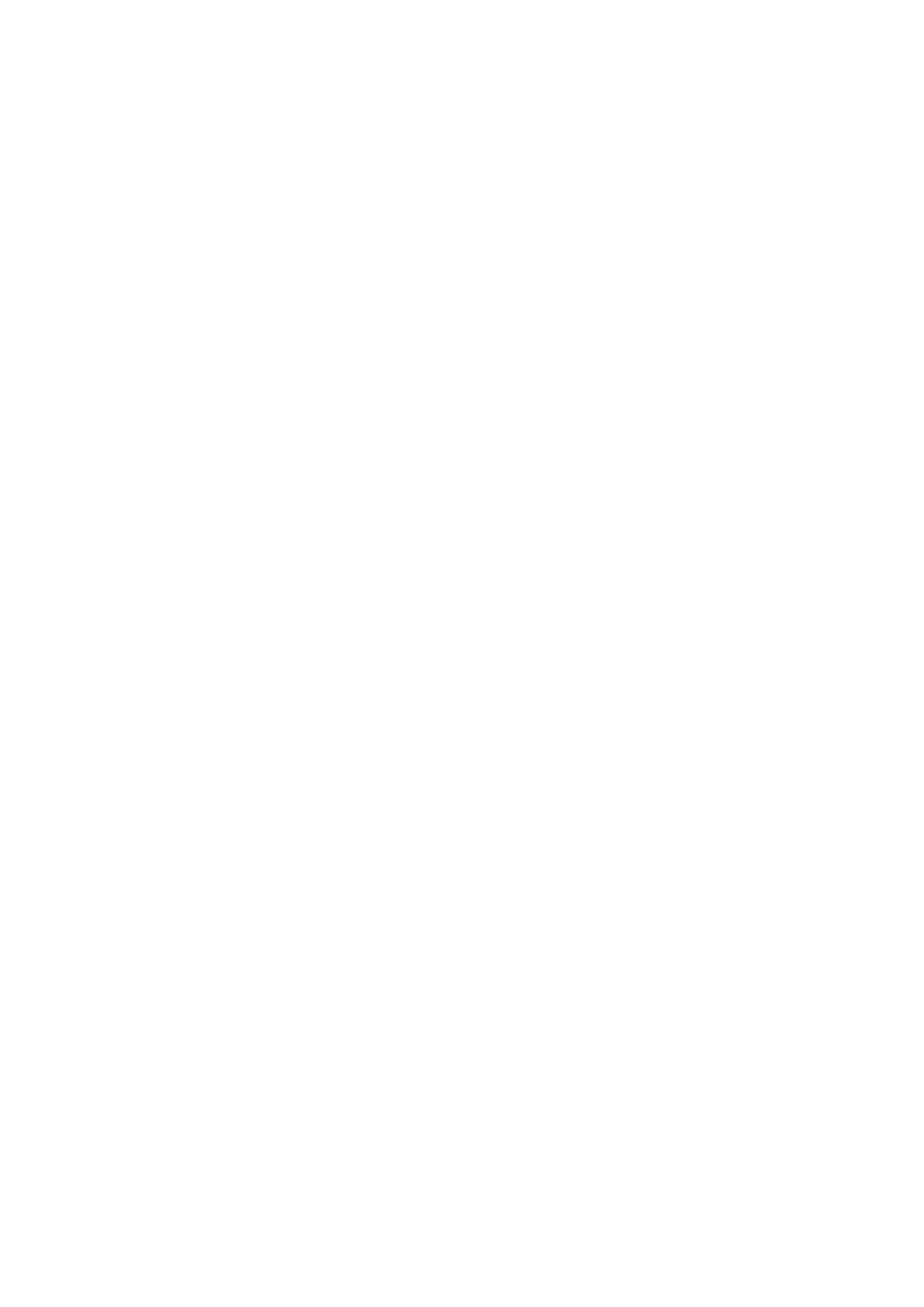# **PRE- AND POST-MIGRATION STRESSORS AND MARITAL RELATIONS AMONG ARAB REFUGEE FAMILIES IN CANADA**



عضو فى مؤسسة قطر Member of Qatar Foundation

**PRE- AND POST-MIGRATION STRESSORS AND MARITAL RELATIONS AMONG ARAB REFUGEE FAMILIES IN CANADA**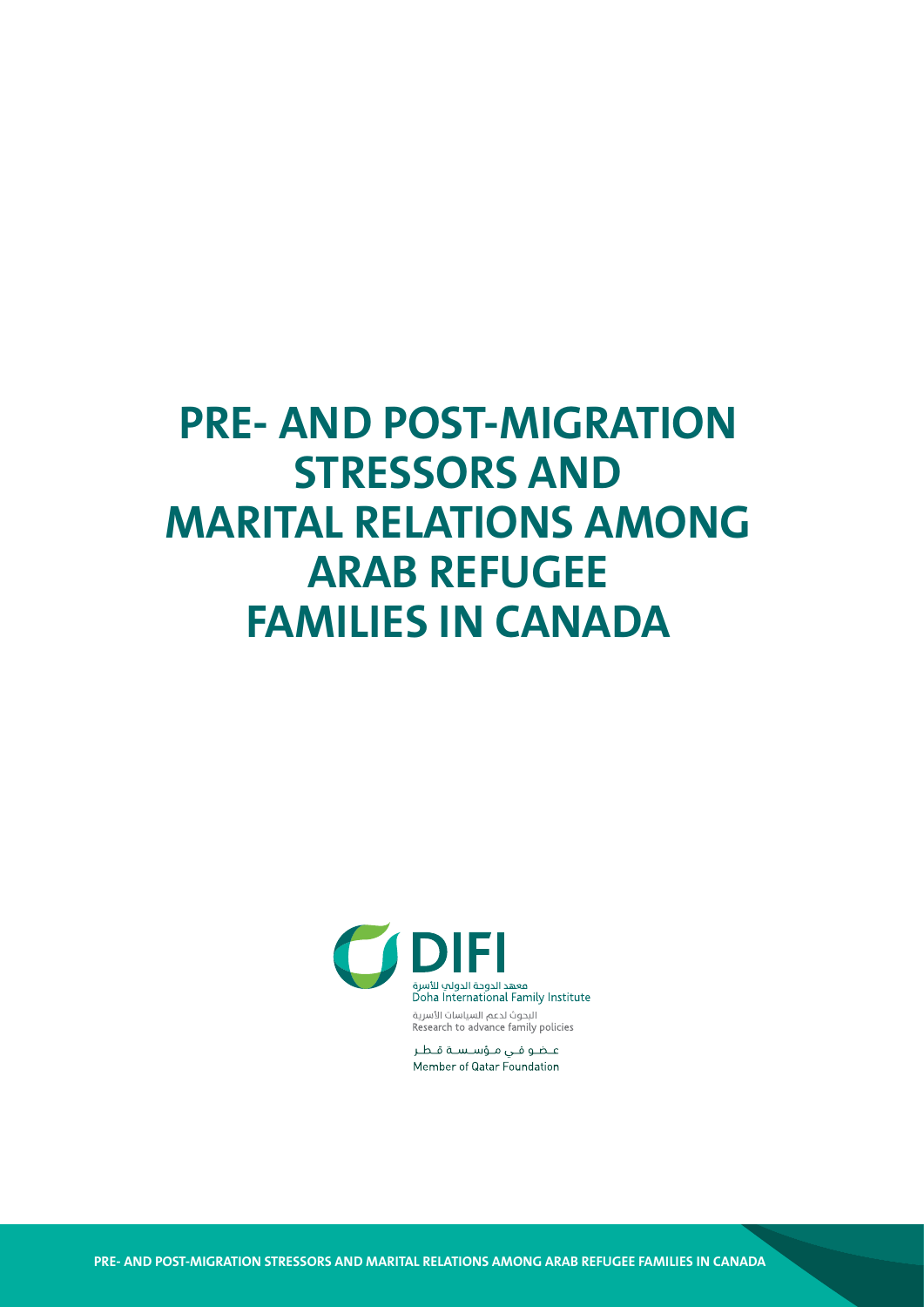First English Edition, 2018 Second English Edition, 2019

Hamad Bin Khalifa University Press PO Box 5825 Doha, Qatar

www.hbkupress.com

Copyright © Doha International Family Institute, 2018

This work is licensed under a Creative Commons Attribution-NonCommercial-No Derivatives 4.0 International (CC BY-NC-ND 4.0) License, which permits any noncommercial use, distribution, and reproduction in any medium, provided the original author(s) and source are credited.

The online version of this book can be found at: www.difi.org.qa

ISBN: 9789927137983 DOI: https://doi.org/10.5339/difi\_9789927137983

For citation: Doha International Family Institute. "Pre- and Post-Migration Stressors and Marital Relations among Arab Refugee Families in Canada." Doha, Qatar: 2019.



# **CONTRIBUTORS**

This report was prepared by: Mohammed Baobaid, PhD, Executive Director, Muslim Resource Centre for Social Support and Integration, Canada; Lynda Ashbourne, PhD, Associate Professor, Department of Family Relations and Applied Nutrition, University of Guelph, Canada; Dora Tam, PhD, Associate Professor, Faculty of Social Work, University of Calgary, Canada; Abdallah Badahdah, PhD, Director, Family Research Department, Doha International Family Institute, Qatar; and Abir Al Jamal, MSW, Muslim Resource Centre for Social Support and Integration, Canada.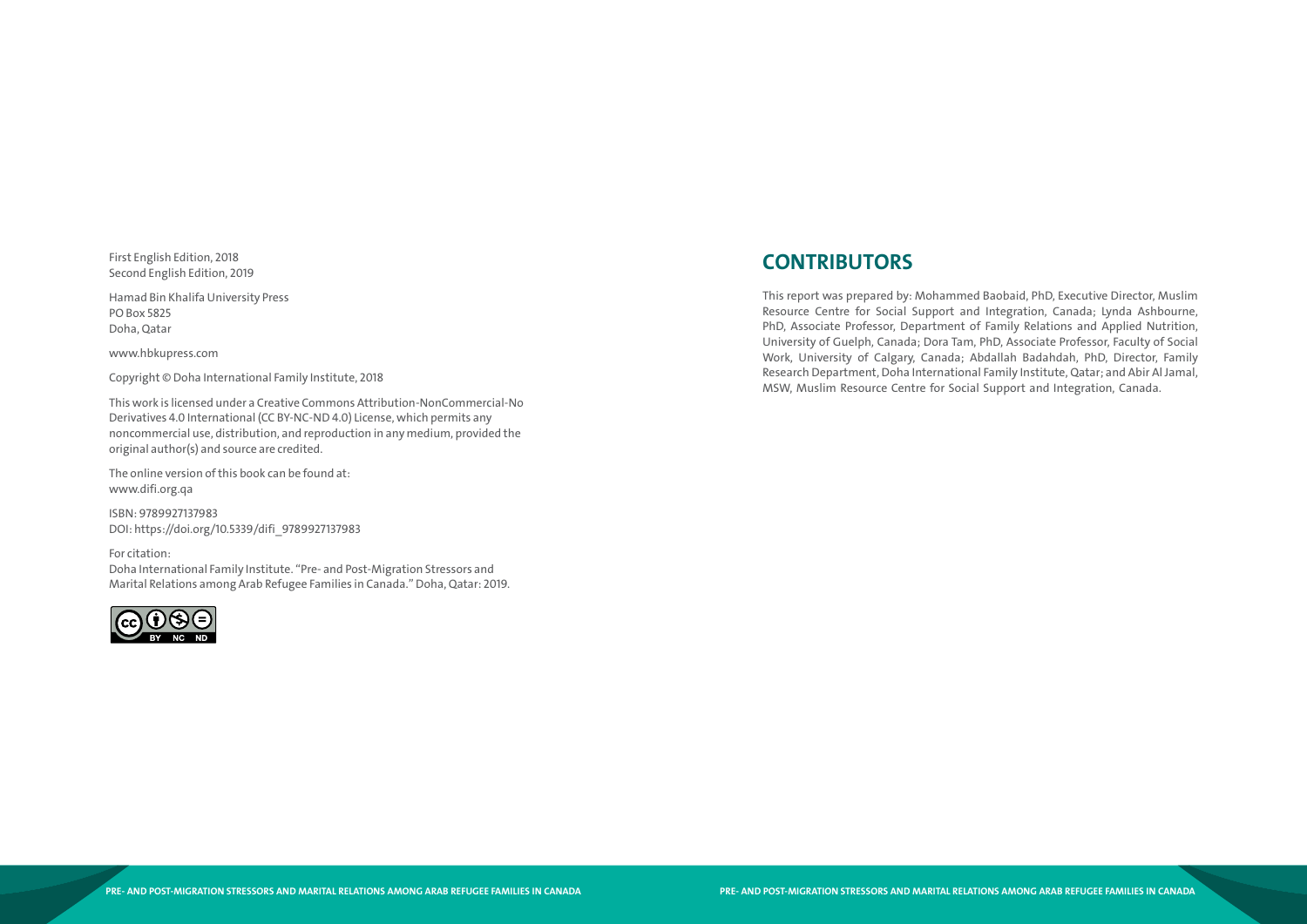# **CONTENTS**

| <b>DOHA INTERNATIONAL FAMILY INSTITUTE</b>                                          | 7  |
|-------------------------------------------------------------------------------------|----|
| <b>ACKNOWLEDGMENTS</b>                                                              | 7  |
| <b>FOREWORD</b>                                                                     | 9  |
| <b>EXECUTIVE SUMMARY</b>                                                            | 11 |
| <b>CHAPTER ONE: BACKGROUND AND RESEARCH OBJECTIVES</b>                              | 14 |
| 1.1. Internal Displacement, Migratory Journeys,<br>and Refugee Settlement           | 14 |
| 1.2. Canada's Role in Settlement of Refugee Families                                | 14 |
| 1.3. The Effects of Trauma and Migration on Individuals<br>and Families             | 15 |
| 1.4. Working with Refugee Families                                                  | 16 |
| 1.5. Research Objectives                                                            | 17 |
| <b>CHAPTER TWO: RESEARCH DESIGN AND METHODS</b>                                     | 18 |
| 2.1. Sample                                                                         | 18 |
| 2.2. Analysis                                                                       | 19 |
| <b>CHAPTER THREE: RESULTS AND DISCUSSION</b>                                        | 21 |
| 3.1. Thematic Analysis of Interview Data                                            | 21 |
| 3.1.1. Gender role changes influence spousal<br>relationships                       | 21 |
| 3.1.2. Traumatic experiences bring suffering and<br>resilience to family well-being | 28 |
| 3.1.3. Levels of marital conflict higher following<br>post-migration settlement     | 31 |
| 3.1.4. Post-migration experiences challenge<br>family values                        | 33 |

- 3.2. Thematic Analysis of Service [Focus Group Data](#page-19-0) 3.2.1. Complex needs of newly arrived
	- 3.2.2. Gaps in services
	- 3.2.3. Key aspects of training for

# **CHAPTER FOUR: IMPLICATIONS [CONCLUSION](#page-24-0) 46**

| matic Analysis of Service Provider<br>us Group Data:                  | 37 |
|-----------------------------------------------------------------------|----|
| <b>Complex needs of newly arrived</b><br><b>Arab refugee families</b> | 37 |
| <b>Gaps in services</b>                                               | 38 |
| Key aspects of training for cultural competencies 39                  |    |
| ER FOUR: IMPLICATIONS AND FUTURE DIRECTIONS 41                        |    |
| <b>USION</b>                                                          | 46 |
| <b>NCES</b>                                                           | 47 |

## **[REFERENCES](#page-24-0) 47**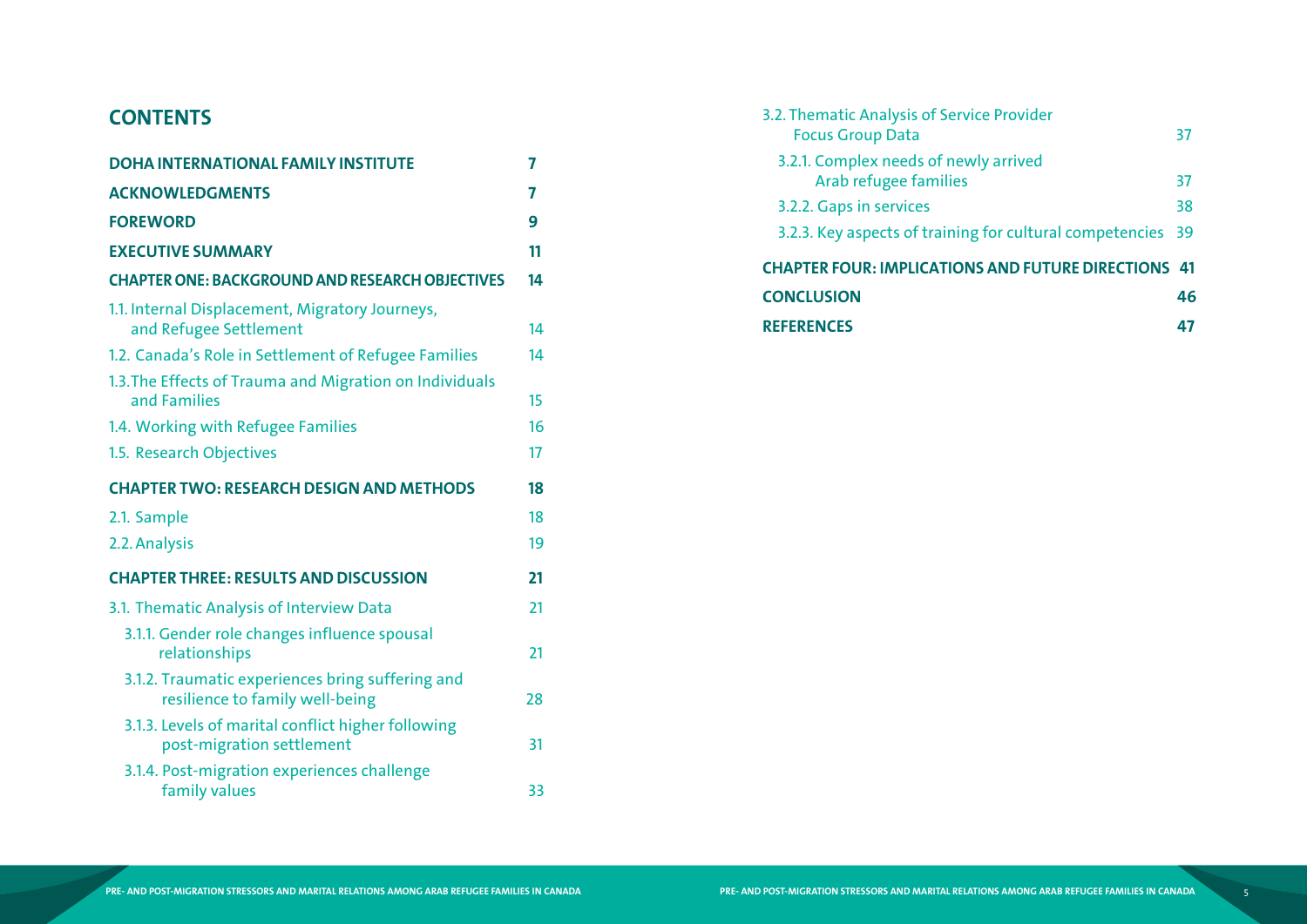# <span id="page-4-0"></span>**DOHA INTERNATIONAL FAMILY INSTITUTE**

The Doha International Family Institute (DIFI), a member of Qatar Foundation for Education, Science and Community Development (QF), was established in 2006. The Institute works to strengthen the family through the development and dissemination of high-quality research on Arab families, encouraging knowledge exchange on issues relevant to the family and making the family a priority to policy makers through advocacy and outreach at the national, regional and international levels. Among the Institute's most important initiatives are the Annual Conference on the Family and the OSRA Research Grant in collaboration with the Qatar National Research Fund, an annual research grant which encourages research related to the Arab family and family policy. The Institute has special consultative status with the United Nations Economic and Social Council (ECOSOC).

To know more about the Doha International Family Institute, please visit www.difi.org.qa.

To know more about Qatar Foundation, please visit www.qf.org.qa.

# **ACKNOWLEDGMENTS**

First and foremost, we would like to thank the participants who participated in this study. We greatly appreciate that they gave their valuable time to contribute to this report. Moreover, we are grateful that the participants were so candid in sharing their challenges and deeply personal struggles.

We also appreciate the support of the Social and Economic Survey Research Institute at Qatar University in conducting the survey.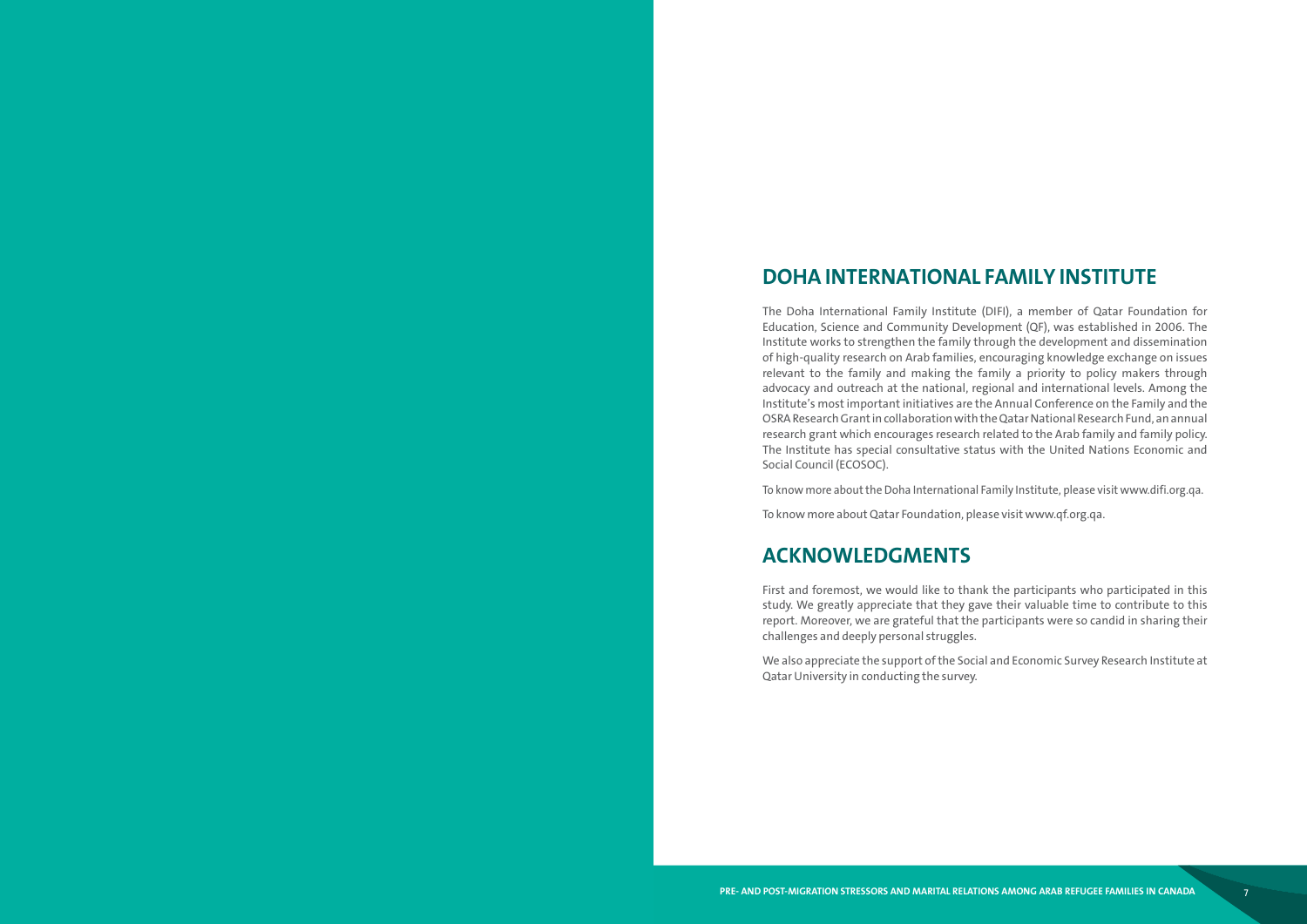# <span id="page-5-0"></span>**FOREWORD**

Wherever war and conflict erupt around the globe, their destructive forces wreak havoc on the very heart of society: families. In the midst of armed conflict, families are forcibly displaced and members must face the trauma of separation and/or loss of loved ones within an atmosphere of danger, destruction, and suffering. Yet, even after the resolution of wars and conflicts, when displaced families either return home or are resettled in host countries, the ongoing effects of such violent upheaval along with the trauma of the refugee experience continue to impact family integrity and stability. Following the trauma of pre-migratory experiences, refugee families must struggle to rebuild their lives during transit and resettlement while facing significant short and long-term social, cultural, and economic consequences, including loss of social connections, employment, property, and economic capital. In transit and reset tlement countries, these families encounter another set of significant barriers to their well-being and integration including discrimination, an inability to communicate in the dominant language, and difficulty navigating the new systems of the host country, whether in regard to work, education, healthcare, or social services.

As 58 percent of the world's refugees are from the Arab region (primarily originat ing from Syria, Sudan, and Somalia), any effort to enhance the health and well-being of Arab families must explore the experiences of these refugee families—an often understudied and vulnerable segment of the Arab population. Indeed, the absence of reliable research on Arab refugee families heightens the risk that policies and pro grams for these families will be dismissive rather than inclusive, thereby rendering the crafting of effective policy responses impossible at national, regional, or inter national levels. Hence, the Doha International Family Institute, a member of Qatar Foundation, is pleased to partner with the Muslim Resource Centre for Social Support and Integration, the University of Guelph, and the University of Calgary on this study, which explores the post-migration narratives of transnational Arab refugee families resettled in Canada and the professional service providers who support them in order to provide insight into how policymakers can institute changes that better mitigate the effects of these challenges on their well-being and integration.



**Noor Al Malki Al Jehani Executive Director Doha International Family Institute**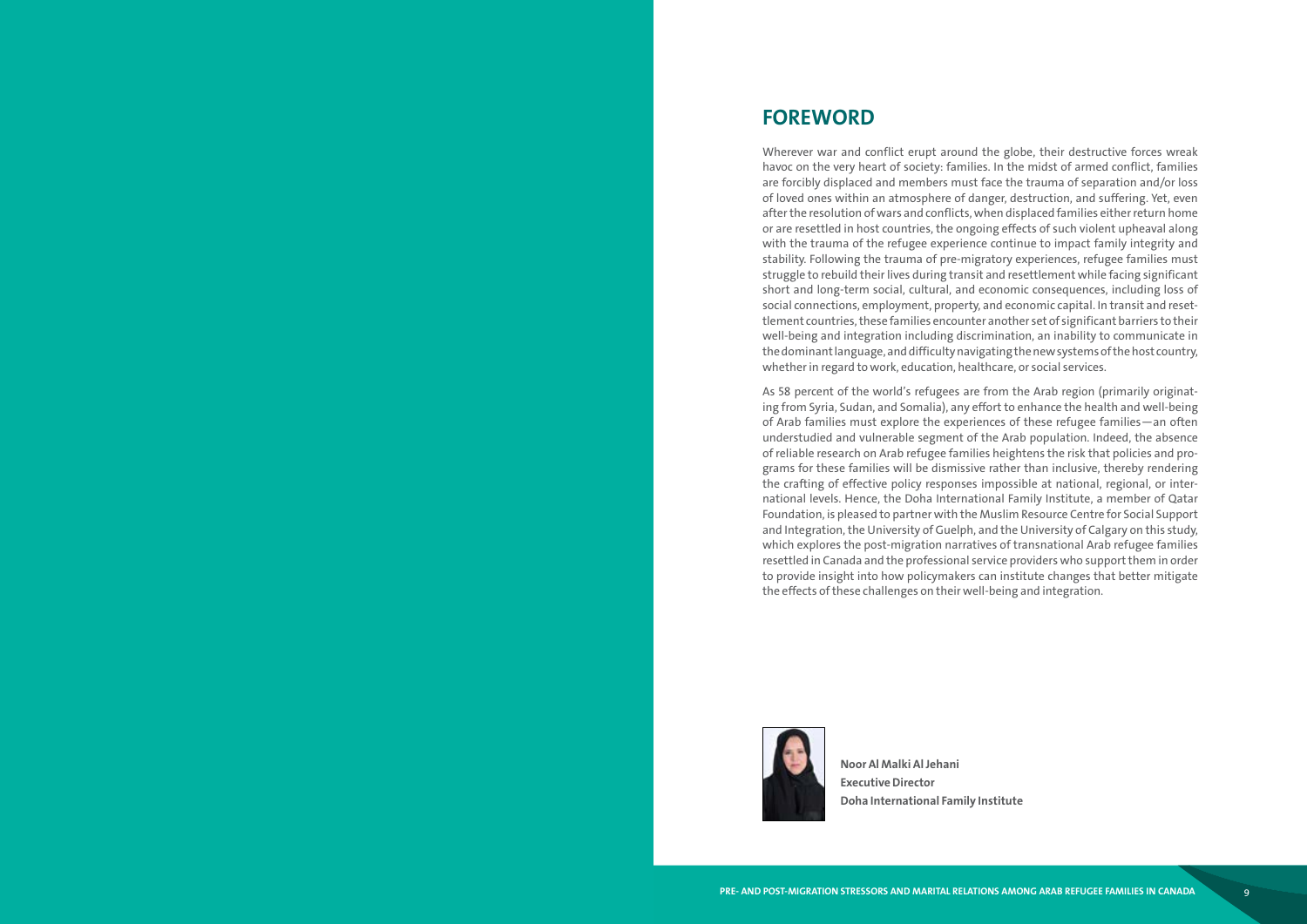# <span id="page-6-0"></span>**EXECUTIVE SUMMARY**

The study is funded by Doha International Family Institute (DIFI), a member of Qatar Foundation, and is a collaboration between the Muslim Resource Centre for Social Support and Integration of London, Ontario; University of Guelph, Ontario; and Uni versity of Calgary, Alberta, all located in Canada; and the Doha International Family institute, Qatar. The study received research ethics approval from the University of Guelph and the University of Calgary.

This study aims to assess the impact of pre- and post-migration on marital relation ships and family dynamics for Arab refugee families resettled in Canada. The study also examines the role of professional service providers in supporting these Arab refugee families. The unique experiences of Arab families displaced from their countries due to war and political conflict, and the various hardships experienced during their stay in transit countries, impact their family relations and interactions within the nuclear family context and their interconnectedness with their extended families. Further more, these families encounter various challenges within their resettlement process that interrupt their integration. Understanding the impact of traumatic experiences within the pre-migration journey as well as the impact of post-migration stressors on recently settled Arab refugee families in Canada provides insight into the shift in spousal and family relationships.

Refugee research studies that focus on the impact of pre-migration trauma and displacement, the migration journey, and post-migration settlement on family rela tionships are scarce. Since the majority of global refugees in recent years come from Arab regions, mainly Syria, as a result of armed conflicts, this study is focused on the unique experiences of Arab refugee families fleeing conflict zones.

The Canadian role in recently resettling a large influx of Arab refugees and assisting them to successfully integrate has not been without challenges. Traumatic pre-mi gration experiences as a result of being subjected to and/or witnessing violence, separation from and loss of family members, and loss of property and social status coupled with experiences of hardships in transit countries have a profound impact on families and their integration. Refugees are subjected to individual and collec tive traumatic experiences associated with cultural or ethnic disconnection, mental health struggles, and discrimination and racism. These experiences have been shown to impact family interactions. Arab refugee families have different definitions of "family" and "home" from Eurocentric conceptualizations which are grounded in individualistic worldviews. The discrepancy between collectivism and individualism is mainly recognized by collectivist newcomers as challenges in the areas of gender norms, expectations regarding parenting and the physical discipline of children, and diverse aspects of the family's daily life.

For this study, we interviewed 30 adults, all Arab refugees (14 Syrian and 16 Iraqi – 17 males, 13 females) residing in London, Ontario, Canada for a period of time ranging from six months to seven years. The study participants were married couples with and without children. During the semi-structured interviews, the participants were asked to reflect on their family life during pre-migration – in the country of origin before and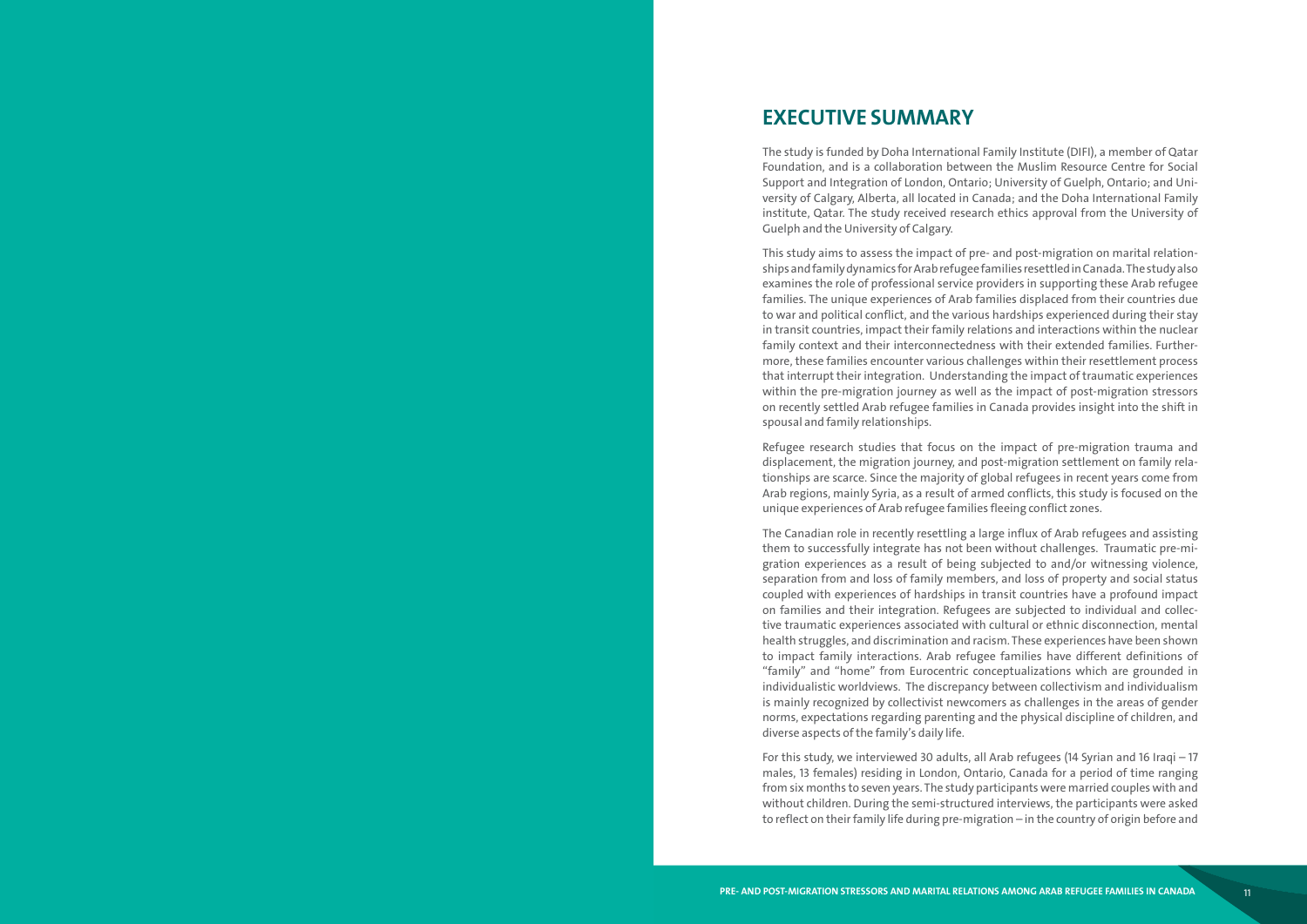during the war and in the transit country – and post-migration in Canada. The inter views were conducted in Arabic, audio-recorded, and transcribed. We also conducted one focus group with seven service providers from diverse sectors in London, Ontario who work with Arab refugee families.

The study used the underlying principles of constructivist grounded theory meth odology to guide interviewing and a thematic analysis was performed. MAXQDA software was used to facilitate coding and the identification of key themes within the transcribed interviews. We also conducted a thematic analysis of the focus group transcription.

The thematic analysis of the individual interviews identified four key themes:

- Gender role changes influence spousal relationships;
- Traumatic experiences bring suffering and resilience to family well-being;
- Levels of marital conflict are higher following post-migration settlement;
- Post-migration experiences challenge family values.

The outcome of the thematic analysis of the service provider focus group identified three key themes:

- The complex needs of newly arrived Arab refugee families;
- Gaps in the services available to Arab refugee families;
- Key aspects of training for cultural competencies.

The key themes from the individual interviews demonstrate: (i) the dramatic sociocul tural changes associated with migration that particularly emphasize different gender norms; (ii) the impact of trauma and the refugee experience itself on family relation ships and personal well-being; (iii) the unique and complex aspects of the family journey; and (iv) how valued aspects of cultural and religious values and traditions are linked in complex ways for these Arab refugee families. These outcomes are consist ent with previous studies.

The study finds that women were strongly involved in supporting their spouses in every aspect of family life and tried to maintain their spouses' tolerance towards stressors. The struggles of husbands to fulfill their roles as the providers and protec tors throughout the migratory journey were evident. Some parents experienced role shifts that they understood to be due to the unstable conditions in which they were living but these changes were considered to be temporary. Despite the diversity of refugee family experiences, they shared some commonalities in how they experi enced changes that were frightening for families, as well as some that enhanced safety and stability. These latter changes related to safety were welcomed by these fami lies. Some of these families reported that they sought professional help, while others dealt with changes by becoming more distant in their marital relationship. The risk of violence increased as the result of trauma, integration stressors, and escalation in marital issues. These outcomes illustrate the importance of taking into consideration the complexity of the integration process in light of post-trauma and post-migration changes and the timespan each family needs to adjust and integrate. Moreover, these

families expressed hope for a better future for their children and stated that they were willing to accept change for the sake of their children as well. At the same time, these parents voiced the significance of preserving their cultural and religious values and beliefs.

The service providers identified gaps in service provision to refugee families in some key areas. These included the unpreparedness of professionals and insufficiency of the resources available for newcomer families from all levels of government. This was particularly relevant in the context of meeting the needs of the large influx of Syrian refugees who were resettled in Canada within the period of November 2015 to January 2017. Furthermore, language skills and addressing trauma needs were found to require more than one year to address. The service providers identified that a longer time span of government assistance for these families was necessary. In terms of training, the service providers pinpointed the value of learning more about cul turally appropriate interventions and receiving professional development to enhance their work with refugee families.

In light of these findings, we recommend an increased use of culturally integrative interventions and programs to provide both formal and informal support for families within their communities. Furthermore, future research that examines the impact of culturally-based training, cultural brokers, and various culturally integrative practices will contribute to understanding best practices. These findings with regard to refugee family relationships and experiences are exploratory in their nature and support future research that extends understanding in the area of spousal relationships, inter generational stressors during adolescence, and parenting/gender role changes.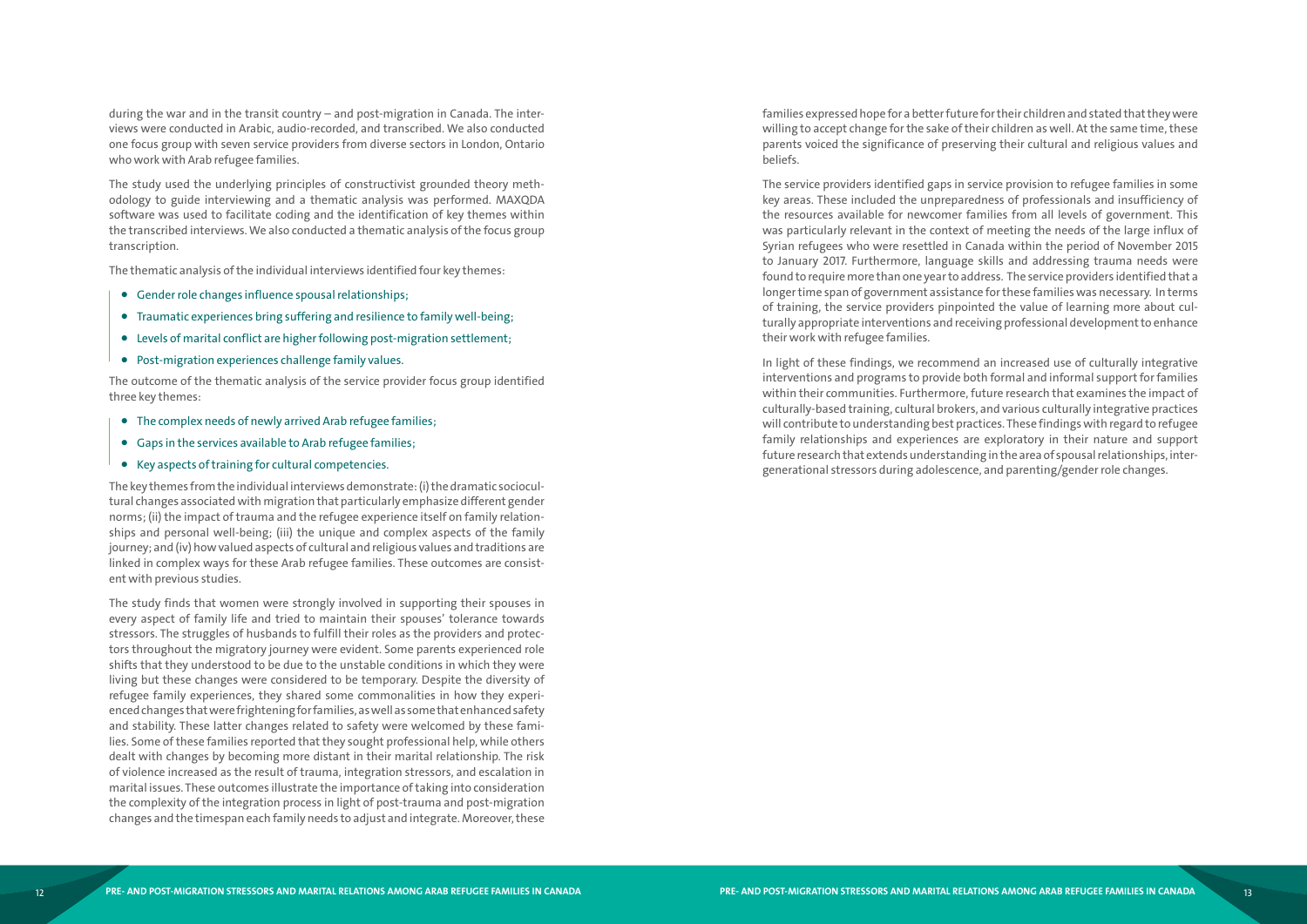# <span id="page-8-0"></span>**CHAPTER ONE: BACKGROUND AND RESEARCH OBJECTIVES**

#### **1.1. Internal Displacement, Migratory Journeys, and Refugee Settlement**

During the recent years of unrest in the Middle East and North Africa, millions of civil ians have been internally displaced or sought refuge in other countries (IDMC, 2016). Due to a variety of factors, the numbers are difficult to determine and those reported can be inaccurate (Butler, 2017). However, the best current estimates indicate that there were 21.3 million refugees globally at the end of 2015 and, of these, just over half originated in Syria, Afghanistan, and Somalia (Butler, 2017). In 2015, there were 8.6 million new cases of internally displaced persons due to conflict and violence with 4.8 million of these newly displaced persons from the Middle East – more than from the rest of the world combined (IDMC, 2016). Yemen, Syria, and Iraq accounted for more than half of the global total (IDMC, 2016). The majority of these people seek refuge in neighboring countries with a much smaller percentage migrating to Europe or North America. Again, using statistics from the end of 2015, of the total number of global refugees there were 110,325 who moved to Canada and 247,826 to the United States (Butler, 2017).

#### **1.2.Canada's Role in Settlement of Refugee Families**

As a percentage of total newcomers to Canada, 10 percent are refugees (Hyndman, 2011). Since 2009, the Government of Canada has resettled nearly 25,000 Iraqi and Syrian refugees. In response to the increased civil war in Syria, Canada has resettled more than 40,000 Syrian refugees from November 2015 to end of January 2017 (Government of Canada, 2017). Even though Canada has played a notable role in providing a safe refuge for these forcibly displaced persons, assisting this group of newcomers to integrate suc cessfully into Canadian communities has not been without challenges.

Pre-migration experiences of wartime (Dillmann, Pablo, & Wilson, 1993) and subse quent dislocation in transit countries involve the normalization of incomprehensible acts of violence within the context of war. In addition to being victims of war atroc ities, political conflict, and mass violence, these refugees have lost their homes, money, social status, and the means to maintain normal family life. Family members are killed, separated, and become disconnected from their socio-cultural and religious supports (Nickerson, Bryant, Rosebrock, & Litz, 2014). Transit conditions may include malnutrition, inadequate housing, lack of employment and schooling, and limited health services (Kaplan, 2009). Such traumatic experiences can seriously impact family members and their eventual post-migration integration (Raphael et al., 2008).

Post-migration social support for refugee families can be limited in geographic areas with a small, fragmented, or nonexistent ethnic community. Community-based

and government-funded health, family-support, and social services are likely to be oriented to a more individualistic view of persons accessing services in this post-mi gration context (Baobaid & Ashbourne, 2016). In addition, racism and discrimination from the dominant culture can be potentially re-traumatizing or increase risk and vul nerability post-migration (Jiwani, 2005).

Currently in Canada, refugees are either government-sponsored or privately spon sored (by groups such as church, service, or social organizations or informal networks of interested individuals). For all of these refugees, there is a higher level of financial and social support available in the first year, with a drop-off in institutional and gov ernment financial assistance after the first 12 months.

### **1.3. The Effects of Trauma and Migration on Individuals and Families**

Linear models of accumulated trauma experiences are not likely to be helpful when considering the complexity of these refugee families' experiences (Kira & Tumma la-Narra, 2015). In addition to individual traumatic experiences, refugees are also subject to collective traumatic experiences related to potential cultural or ethnic extinction, as well as the potential for additional mental health effects of gender dis crimination or vulnerability on women; and the individual and collective effects of post-migration discrimination and racism (Kira & Tummala-Narra, 2015).

Research literature has illustrated the complex family interactions that exist within the context of families dealing with the effects of trauma. Spazojevi ć, Heffer, and Snyder (2000) looked at marital relationship distress and how it is related to levels of acculturation and PTSD symptoms for Bosnian refugees in the US. They found that acculturation differences were less predictive of relationship distress than PTSD symp tomatology. Their research findings showed that while husbands' global distress was not closely linked to PTSD or acculturation, wives' distress was more closely linked to their spouse's PTSD symptoms than their own and to their spouse's level of accul turation. When PTSD had an effect on marital functioning, it was mostly evident in a couple's communication. Sandgalang and Vang (2017) reviewed the limited empirical research on intergenerational patterns of trauma in refugee families and point to the need to conduct more specifically-directed research in this area. They emphasize the importance of expanding our understanding of the effects of refugee parents' trauma on families over time; the inclusion of children's perspectives; the "**convergence of social, cultural, and political factors that shape pre- and post-migration influences on the health and well-being of refugee families**" (p. 753), and exploring resilience and protective factors.

Simich, Este, & Hamilton (2010) suggest that understanding family and social support needs of refugees during settlement is even more important than conceptualizing struggles as reflective of diagnosed mental health concerns resulting from previous trauma. In fact, PTSD diagnoses may serve to "**medicalize**" trauma influences and interventions (Kira & Tummala-Narra, 2015; Simich et al., 2010) and direct service pro -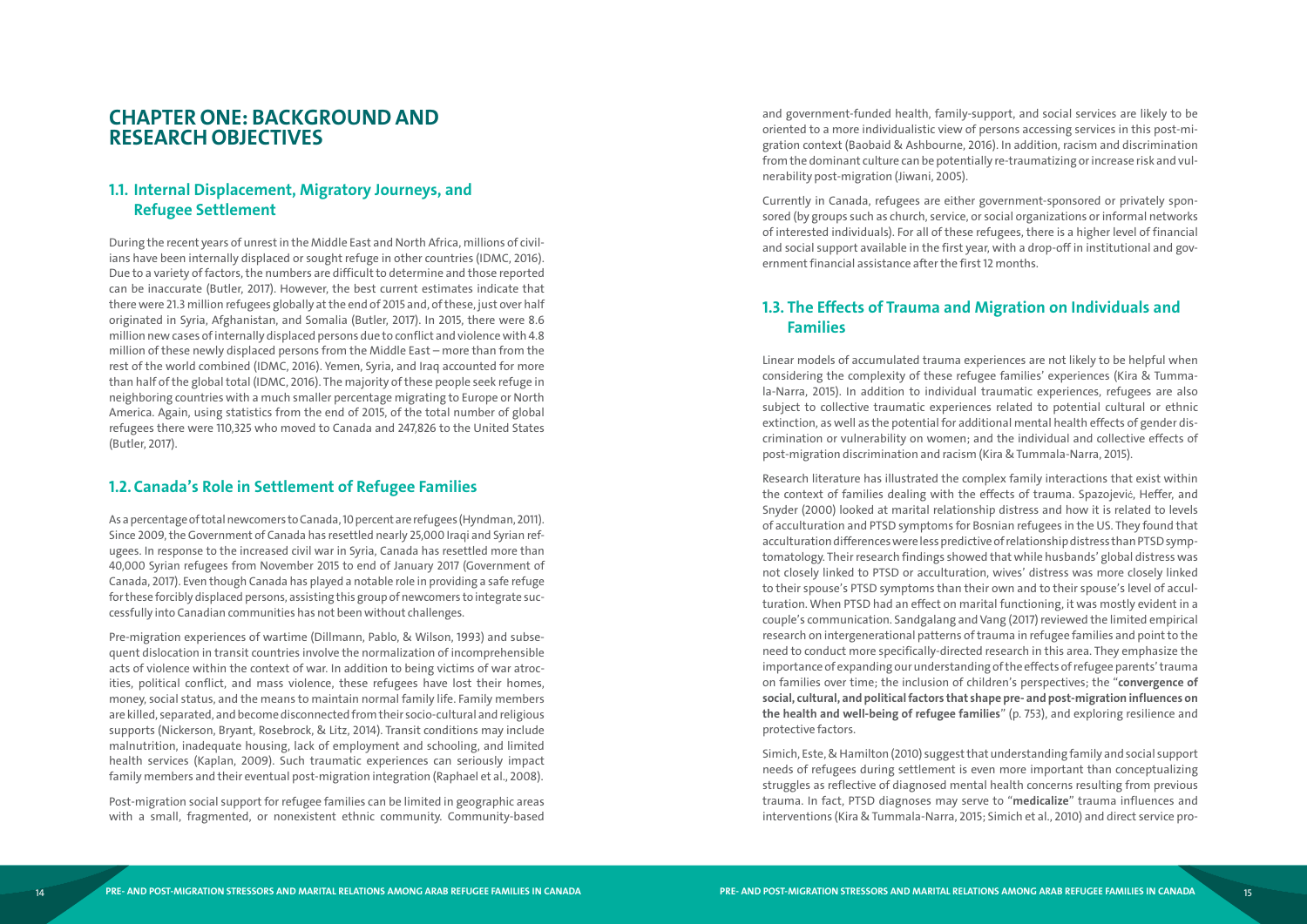<span id="page-9-0"></span>vider attention away from key elements of the more complex experiences of refugee family members.

The way that refugee family members define "family" and "home" may differ sub stantially from the more Eurocentric conceptualization of these terms present in the dominant Canadian context (Deng & Marlowe, 2013; Simich et al., 2010). Arab refugee families come from collectivist cultures and the shift to incorporate new internal value systems into family dynamics based on a different set of cultural understand ings may impede integration. These families face various forms of basic challenges to their own deeply embedded values on parenting styles, gender roles, and socio-edu cational expectations and this can exert substantial stressors upon traditional family structures, potentially destabilizing the family (Renzaho, McCabe, & Sainbury, 2011; Simich et al., 2010).

Similarly, the loss of social networks, extended families, and socio-economic status associated with this type of displacement is particularly challenging for collectivist Arab families, relying as they do on the resources of the group, tribe, or extended family when coping with difficulties. Collectivist cultures place high value on inter dependency, traditionalism, and fidelity to the family and tribe (Carteret, 2011; Dwairy, 2002; Markus & Kitayama, 1994; Triandis, 1996). Extended kin and commu nity members are important and influential in the adjustment and settlement for refugee families (Tingvold, MIddelthon, Allen, & Hauff, 2012).

BenEzer and Zetter (2014) point to the significance and uniqueness of refugee jour neys for individuals, families, and communities. They describe some of the conceptual and methodological challenges for researchers that are associated with studying these journeys and their effects on people's meaning-making about themselves, their families, and their cultural/ethnic/resettled groups while taking into account painful associations. For our purposes here, it is important to acknowledge that the journey itself has an influence on how family members will address new challenges, poten tially change their family structures, and interact with each other in new ways.

Further, there are resiliencies and resources of individuals, families, and communities, which can help family members overcome some of the challenges of trauma, reset tlement, and acculturative stressors (Betancourt et al., 2015). For example, in their 2015 Boston-based study, Betancourt et al. found that religion, family communication patterns, community, and peer supports were resources upon which Somali refugee families drew.

#### **1.4.Working with Refugee Families**

Due to the complexities and uniqueness of each family's refugee and migration expe rience, it would be an extreme oversimplification to provide strict guidelines as to what to look for, or assess, or how to intervene with all families dislocated by war and political conflict now settling in a Canadian context. What is valuable, however, is sensitivity to the key elements that can cause distress for these families. Segal and Mayadas (2005) highlight some of these areas for child welfare workers who are

engaged with immigrant and refugee families in the United States. Baobaid and Ash bourne (2016) outline a Four Aspects Screening Tool (FAST) for assessing strengths and challenges in key aspects of a family's past and current circumstances. Within FAST, a consideration of migration, ethno-cultural, religion-faith, and universal aspects directs service providers' attention to how pre- and post-migration experiences, family and personal dynamics, and cultural/religious expectations and supports may be seen as either exacerbating or helping to address current dilemmas or challenges for family members.

Any type of assessment or intervention requires careful consideration of cultural influ ences on both the service providers and families being served (Baobaid & Ashbourne, 2016; Kaplan, 2009; Segan & Mayadas, 2005). Within that cultural context, specific domains such as experience of torture and violence; hardships related to nutrition, shelter, and educational deficiencies during transit; and post-migration settlement including family functioning and separation from significant others require careful attention (Kaplan, 2009). These various factors necessitate a comprehensive assess ment and specialized interventions that are sensitive to the complex nature of a family's presenting concerns and the specific nature of a family's migration trajectory (Baobaid & Ashbourne, 2016; Kaplan, 2009; Kira & Tummala-Narra, 2015; Kirmayer et al., 2011).

Kirmayer et al. (2011) underline that culture shapes the meaning that family members attribute to the traumatic events they have experienced as well as their interpretation of the symptoms that later emerge. Cultural competence, sensitivity, and aware ness are necessary components of effectively building therapeutic relationships, working with competence and skill as a service provider, and developing procedures and practices that are effectively utilized with refugee family members (see Isakson, Legerski, & Layne, 2015, and Kira & Tummala-Narra, 2015, for discussion and review of evidence-based practices that show promise for adaptation to working with trau ma-exposed refugees).

#### **1.5. Research Objectives**

Because so many of the current refugees in the world are from Arab states, this study is directed at the unique experiences of Arab families dislocated due to war and polit ical conflict. There has been limited research on refugees that specifically addresses the effects of pre-migration trauma and dislocation, the migration journey, and post-migration settlement on family relationships. Trans-global migration from the Middle East to Canada represents a profound change in the socio-cultural backdrop with attendant challenges in the areas of gender norms, expectations for parenting and the physical discipline of children, and aspects of everyday family life.

The overarching objective of this research is to understand the impact of wars and conflicts and their subsequent migration journeys on recently settled Arab refugee families in Canada. Specifically, the research is aimed at understanding the impact of pre- and post-migration stressors on marital and parent-child relationships in Arab refugee families. In addition, this research considers the role that professional service providers play in supporting these Arab refugee families.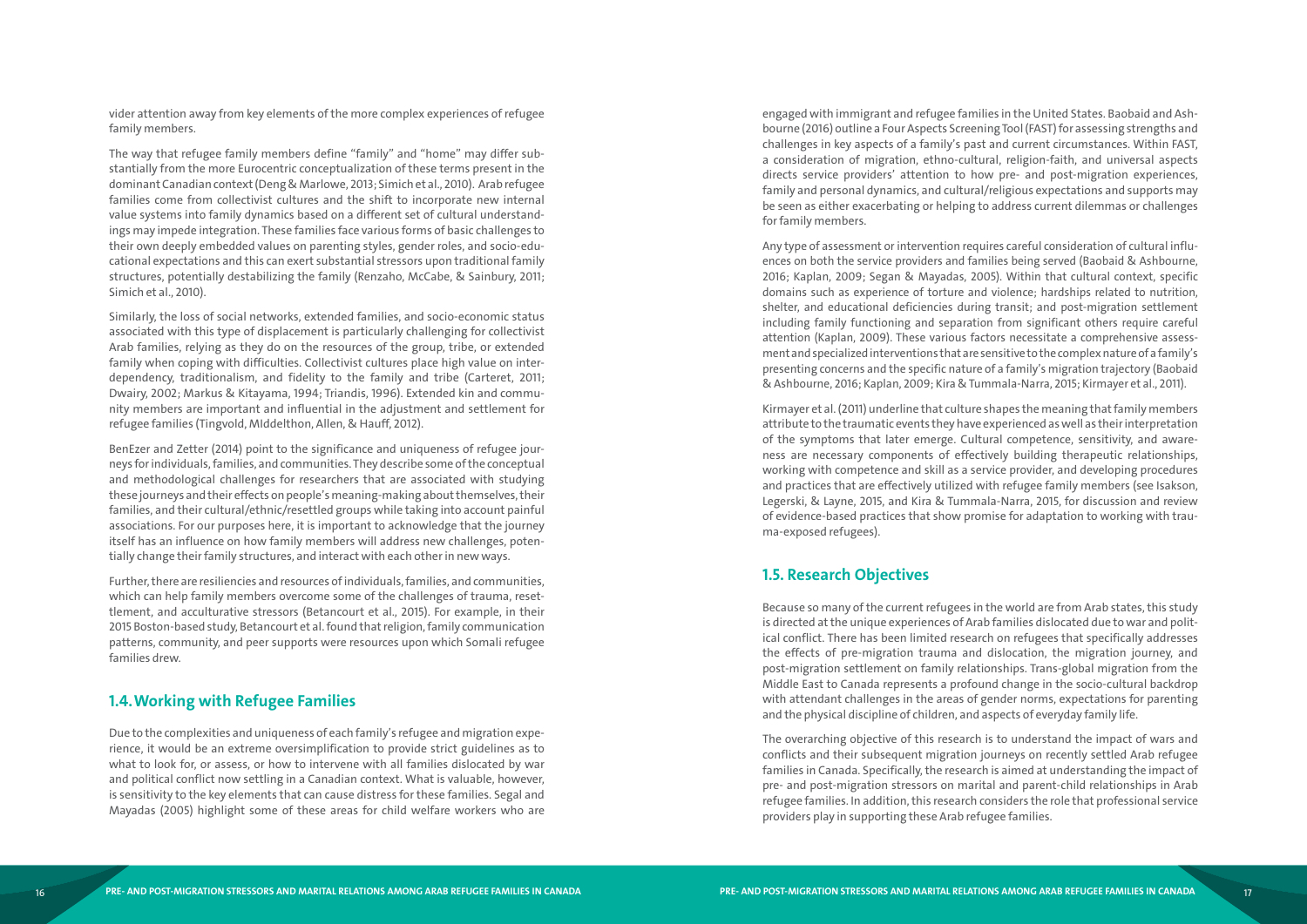# <span id="page-10-0"></span>**CHAPTER TWO: RESEARCH DESIGN AND METHODS**

This research project received research ethics approval from the University of Guelph, Ontario and the University of Calgary, Alberta, both in Canada. We used purposive sampling to recruit adult Arab refugees who had been in Canada for at least six months and no more than seven years, and who were spouses and/or parents. We also conducted a focus group with healthcare and social services professionals and follow-up focus groups with Arab refugee mothers and fathers to check and further develop the key analytic themes identified in individual interview data.

We used the underlying principles of constructivist grounded theory methodology (Charmaz, 2005) to guide interviewing – following up on interesting leads, inviting further description to saturate our understanding of key concepts and broadening descriptions. During the semi-structured interviews, we asked participants to reflect on their family life during each part of their migration journey: in their country of origin before and during wartime, in transit countries, and post-migration in Canada. These interviews were conducted in Arabic, audio-recorded, and transcribed.

A thematic analysis (Braun & Clarke, 2006) of the interview data was also guided by the principles of constructivist grounded theory methodology (Charmaz, 2006). We used MAXQDA qualitative data analysis software to aid in identifying and grouping codes and eventual key themes within the transcribed interview data. Our analytic strategy is described in more detail below.

Similarly, key themes were identified in focus group transcripts and are reported herein to augment the thematic analysis of individual interview data.

#### **2.1. Sample**

We interviewed 30 Arab refugees (13 females and 17 males) currently residing in London, Ontario, Canada. These mothers and fathers left their countries of origin (14 from Syria and 16 from Iraq) as a result of war and political conflict. They lived in transit countries for varying amounts of time (ranging from 13 to 96 months, with a mean time in transit of 41 months). They arrived in Canada between six months and seven years prior to these interviews (with a mean length of stay in Canada of two years). The participants ranged in age from 29 to 62 years, with a mean age of 40 years. Current household sizes ranged from four to eight members (mean size 5.5 members).

**Table 2.1a. Participants' age, household size, length of time in transit, and length of time in Canada**

|                           | Range               | Mean        |
|---------------------------|---------------------|-------------|
| Age of Participants       | 29 to 62 years      | 40 years    |
| Household Size            | 4 to 8 members      | 5.5 members |
| Length of Time in Transit | 13 to 96 months     | 41 months   |
| Length of Time in Canada  | 6 months to 7 years | 2 years     |

**Table 2.1b. Participants' countries of origin**

| Country of Origin                | Frequency | Percentage of total sample |  |  |  |
|----------------------------------|-----------|----------------------------|--|--|--|
| Syria                            | 14        | 47%                        |  |  |  |
| Iraq                             | 16        | 53%                        |  |  |  |
| Table 2.1c. Participants' gender |           |                            |  |  |  |
| Gender                           | Frequency | Percentage of total sample |  |  |  |

| <b>Gender</b> | Frequency | Percentage of total sample |
|---------------|-----------|----------------------------|
| Male          |           | 57%                        |
| Female        |           | 43%                        |

Many of the participants had been internally displaced before moving out of their country of origin to transit countries. The transit countries included Lebanon, Syria, Turkey, Egypt, Jordan, Ukraine, the Kingdom of Saudi Arabia, and the United States of America.

In addition, we conducted a focus group with seven local service providers in London, Ontario, Canada. They were professionals from the following fields: law enforcement, youth outreach, child protection, settlement, social services, and health care. Their years of experience ranged from three to 25 years, with a mean of 12 years. They were rep resented by London Police Services, London Intercommunity Health Centre, Children's Aid Society of London & Middlesex, Women's Community House, and London Health Sciences Centre. All service providers participating in the focus group were female and their ages ranged from 31 to 60 years, with roughly half of the participants younger than 40 years of age. Five of the participants indicated that they had received some type of cultural competence training to work with refugee families and two reported that they had received such training specific to working with Arab families. Cultural competence training was offered to four of the participants through their employer/agency.

### **2.2. Analysis**

Interviews were conducted in Arabic with the exception of the service provider focus group, which was conducted in English. The interviews and focus groups were tran scribed and coded by an Arabic speaker using MAXQDA software to aid in organizing codes and synthesizing these into coding groups. Codes were labelled with English language codes and translations of coded segments were attached in memo form to the coded segments. This allowed the research team members who were not fluent in Arabic to participate in the next steps of identifying key themes. Our intent was to keep the description of family interactions and subjective reflections on complex and difficult experiences as near to the participants' language as possible in the initial stages of coding.

Data analysis began with line-by-line coding of the first eight interviews. In addition to this initial coding, the interviewers prepared a narrative summary (in English) of the main events, experiences, and demographics of each of these first eight participants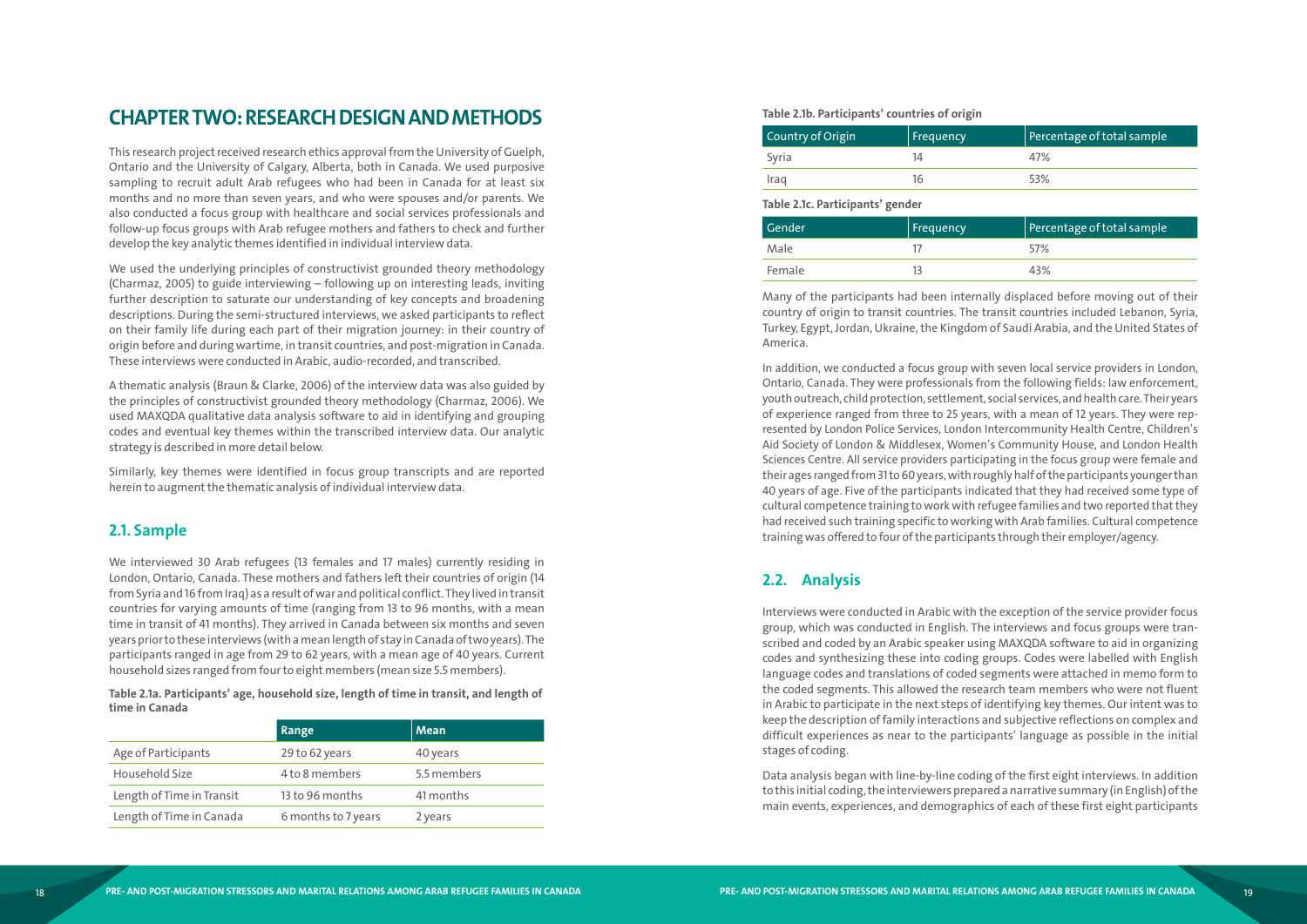<span id="page-11-0"></span>based on the interview contents. The research team met and discussed the predominant themes emerging from a review of these codes and narrative summaries. Out of this discussion, the team developed groups of codes reflecting the primary themes we saw as linked to our research question of understanding the influence on Arab family spousal and parent-child relationships of forced displacement and migration. Using these coding groups, the transcribed interview data for the remaining 22 interviews was coded. The coded segments in each group were reviewed by the three Arabicfluent research team members for initial thematic analysis – looking for "**patterned responses or meaning**" (Braun & Clarke, 2005) in the data. Further research team discussion and development of themes included the insight of the two research team members who are not fluent in Arabic, using English coding labels and translated coded segments. Following team discussion and identification of key themes, representative coded segments from the transcripts were selected to use as support for discussion of themes, and more detailed English translations of these were made to add to the research report.

# **CHAPTER THREE: RESULTS AND DISCUSSION**

#### **3.1. Thematic Analysis of Interview Data**

Four key themes were identified during analysis of this interview data. These include: gender role changes influence spousal relationships; traumatic experiences bring suffering and resilience to family well-being; levels of marital conflict are higher following post-migration settlement; and post-migration experiences challenge family values. Each of these themes will be presented below with supporting interview excerpts.<sup>1</sup>

#### **3.1.1. Gender role changes influence spousal relationships**

The couples we spoke to described instability in roles and responsibilities across the course of their forced migration journey. To a large extent, their experience in their country of origin prior to the initiation of political unrest and conflict or war was seen by them to be stable and normal. They described a division of labor and responsibilities based on gender that fits a traditional Arab society, with men working outside of the home and holding the roles of provider and protector, and women remaining in the home to care for and nurture children and maintain the household. Extended family members were available for support. There was some reference to limitations placed on women in public prior to war, suggesting that not all aspects of accepted gender roles were without challenge. The quotes below provide examples of participants' descriptions of the pre-migration status of their marital relationships in gendered terms.

- **We weren't under any pressure; for instance, for us, a woman didn't have to go outside and work. She could stay in her home where she is honored and valued. A young man goes outside and works and when he comes home at the end of the day, she [his wife] is content and relaxed. We didn't have work like this.** [P1-Male]
- **and we had everything. I had a house helper who worked on a monthly basis who was a big relief for me. We used to be surrounded by relatives, surrounded by my family and friends–always going back and forth, visiting one another.**  [P29-Female]

**I got married when I was 14 years and seven months old. Thank God, I was happy** 

**My wife used to work before we were married, as did my two sisters. When my brother and I were doing our mandatory military service and unable to work or earn an income, my sister and my other sister used to work with my wife in the** 

1 Throughout this report, quotes are identified by the participant's number, e.g., P24, followed by the gender of the participant, male or female (or, in the case of interviews with couples, either the husband or wife). The English translation, which is as close to the original Arabic as possible, is presented in the text.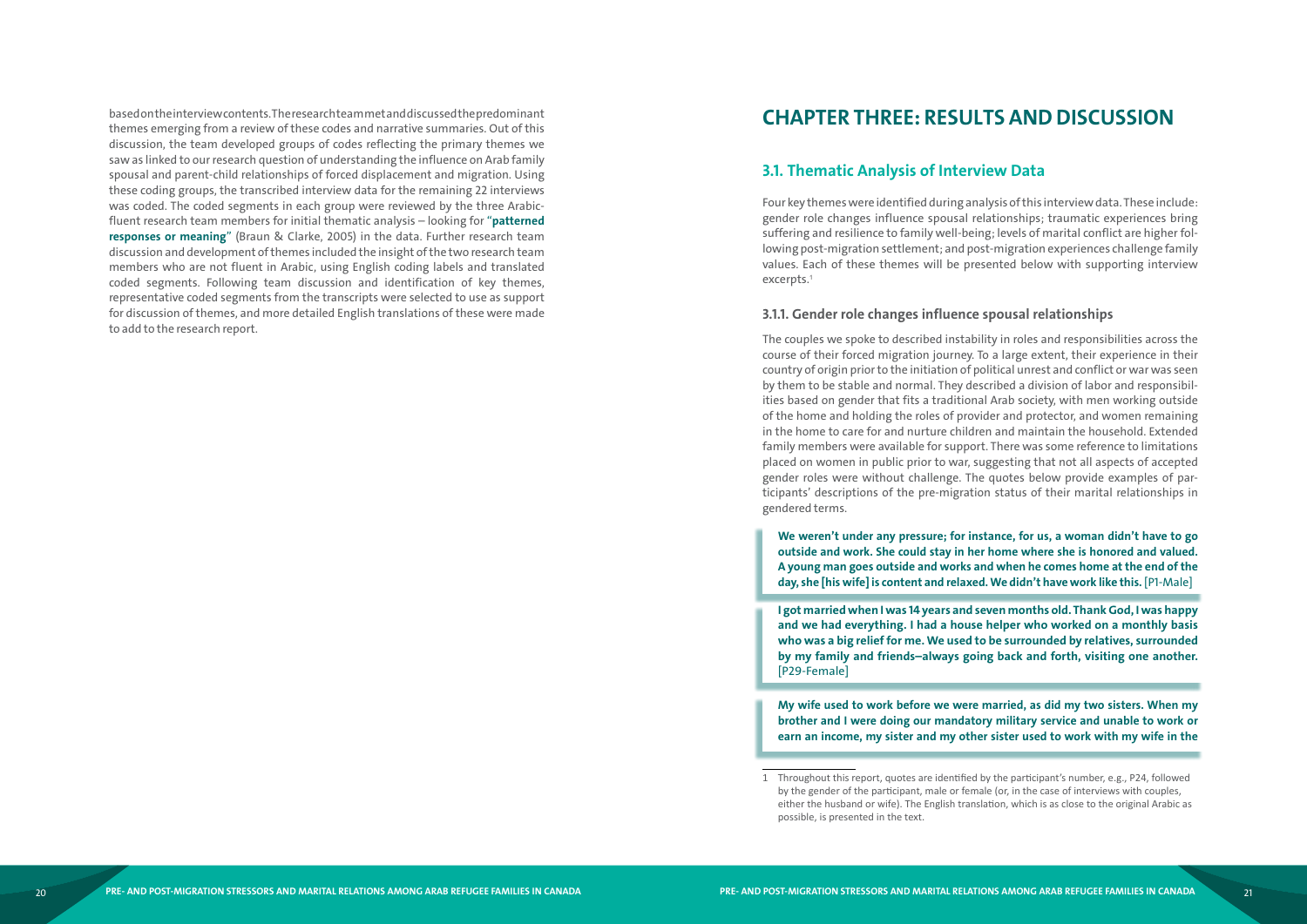**capital. When I was first married, I told my two sisters that they would be staying at home as soon as I completed my military service, and that my wife would do the same thing. So, a few months before I married her, I made her stop working; so no, she didn't used to work.** [P13-Male]

With rising conflict and the outbreak of war, husbands' injury or absence contributed to changing roles for wives and sometimes increased distance in their marital rela tionships. For example:

**It really affected his mood a lot [a war-related injury leading to disability]. He felt like he was inferior, especially when we would go out together and I would walk ahead of him, he would feel inferior. This really affected us a lot and we grew distant (in terms of our relationship).** [P25-Female]

With the outbreak of war or increasing destabilizing of society, the provider and protector roles that men held meant that they witnessed and experienced direct vio lence threatening the well-being of their family and felt called upon to act in order to ensure their safety and security. Both men and women reported that they became increasingly concerned about protecting their children and other family members. It was within this context that parents took action to flee their homes, often in a mul ti-stepped relocation to other parts of their country of origin and to neighboring countries as refugees in transit.

They described their experience in transit countries as initiating changes in their roles as husbands and wives, mothers and fathers. They talked about three main areas of responsibility that they shared as parents: protection, provision, and caring for children. Addressing these responsibilities could mean changing roles in public and private spheres for both spouses. With regard to providing economically for their fam ilies, some men risked their own safety to return to financially lucrative jobs, leaving their wives to look after children in transit countries. Some women were more able to locate employment in the transit country and/or to learn new languages more quickly, and thus, took on breadwinner roles while their husbands stayed home to care for the children. Women were involved in multiple tasks as primary caretakers of their chil dren and responsible for household chores in addition to being employed. The quotes below represent the participants' descriptions of their marital relationships during transit with respect to spousal roles and responsibilities:

**Marital conflicts started happening to everyone, both to me and my family. I told you that I used to work in the capital. I would stay home for two weeks, then return for one day and work from 8am to 12 midnight for 10 pounds in the local currency of the transit country in order to cover our rent, expenses, and food. The UNHCR used to provide us with some but then the food rations were cut and they didn't give us the same amount that they used to. So, you want to work – but what work can you do? What is right for you? You have no choice but to accept any job –whether you** 

**know how to do it or not. I was kicked out of the refugee camp. My sponsorship was cancelled and I was kicked out because of smuggling. If you want to work, you do whatever you have to do to get money to feed your kids and to cover the expenses of your family. My wife, what can I say, she had a nervous breakdown and wasn't able to handle it. She told me: "Let's go. It is better to return to our home country."** [P8-Male]

**Yes, thank God, I learned the language in seven months because I had to, as I have a large family. I have children. They didn't know the language so I would go with them to the dentist, the physician, the market, and buy clothes for them. Everything, I did everything as my husband didn't know the language, he would take me with him on his errands, even to pay bills, I was the primary person respon sible for handling everything related to our lives.** 

**My husband and brother-in-law worked for around three months and we, myself and my sister-in-law, worked for the rest of the time because no matter how much they searched, there was no work to be found.** [P20-Female]

While women maintained primary responsibility for ensuring their children's school ing, both parents were concerned when schooling was unavailable or substandard. Depending on the financial resources of the family, private school was sometimes an option. If mothers were more highly educated, they could provide educational support for their children at home. Often, there was little that the couple could do to improve the educational opportunities for their children during their time in transit countries and this was a reported source of stress for them.

**Of course, they had left a country and they didn't even know what it was, just a little bit about it. Schools were far away from them. The schools weren't very wel coming or serious, they were schools in name only. I put my son in school but there wasn't any encouragement there given to anyone, there was still learning going on but no improvement. I only sent my daughter to school for one term–not because I didn't like for her to go but because the education was poor. The education was poor. And because they went to school in the evenings, they would attend from 1 o'clock in the afternoon until after the sunset call to prayer, which is when the chil dren would go to school. The schools were far away and it was a lot of pressure for a child who would return home from school after the sunset call to prayer. When it is winter time like this, after one hour, forget it, there is no time for anything. When can he go to sleep? When can he study? Was that really an education?** [P1-Male]

**So, we lost a lot of things… When I fled our home country my son (name of the son of the participant) was 12 years old. He was old enough for school, but I wasn't able to put him in school in (the name of the transit country) because of our financial situation, and someone was ill when we arrived in (the transit country). So, I didn't have the financial ability to put (name of the son of the participant) in school. I wanted him to go, but his little sister was in the first year of primary school and**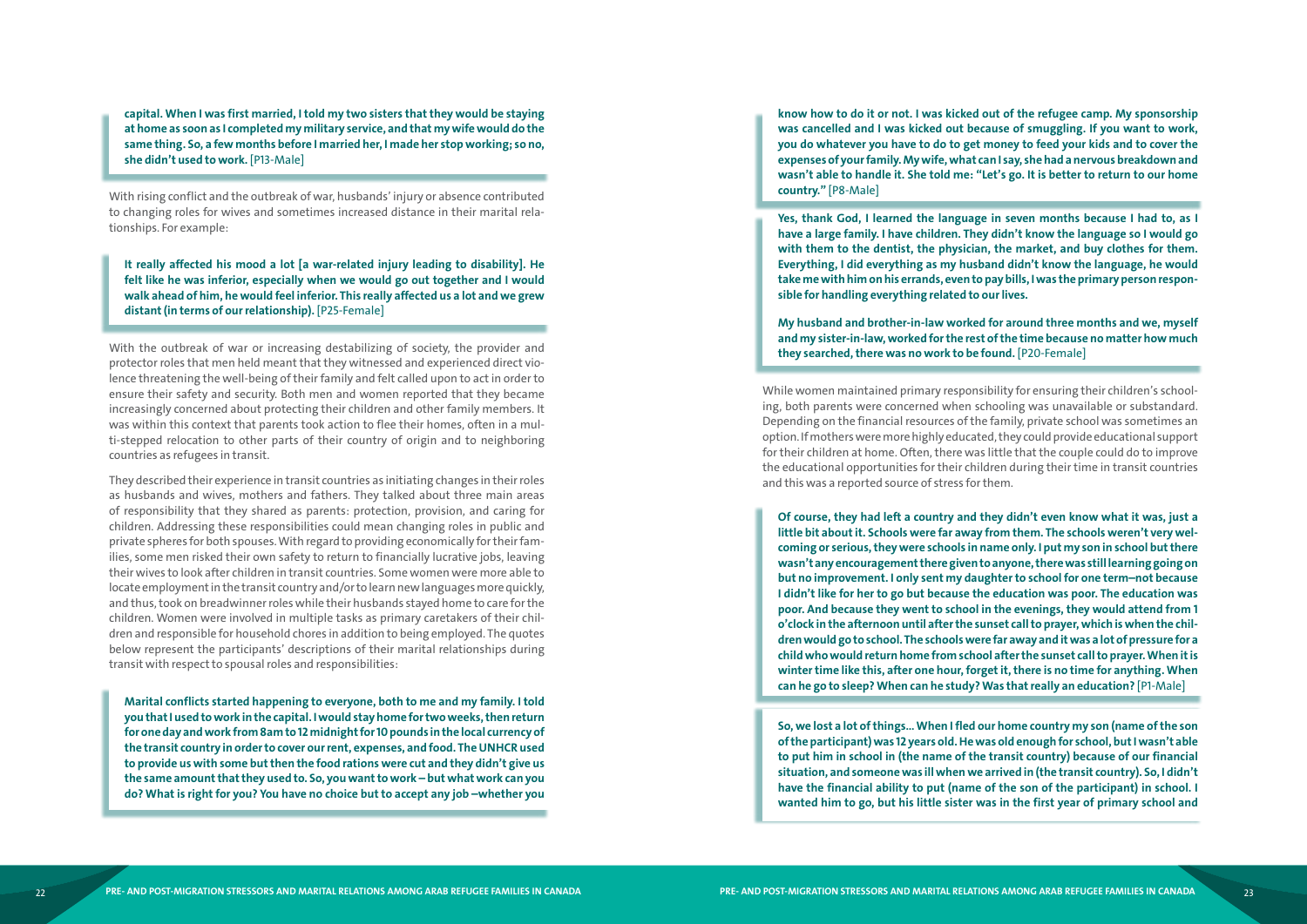**we needed to put (name of the daughter of the participant) in school. So although he was still a child, (name of the son of the participant), we needed him go out to work. He used to work in restaurants, laundries, and cleaning toilets–excuse me– to earn a wage.** [P11-Couple]

**We had nothing left, mentally or emotionally. The period of depression that fol lowed, how can I describe it to you? Why? My children were not in school for three years. Every time I opened my window and saw children coming and going, I would sit and cry. I wouldn't ever talk about it. It didn't have a huge impact except that they became stronger and they wanted to come here.** [P23-Female]

The changes taking place in their relationships were sometimes described by partic ipants as providing insight into their spouses' past roles and responsibilities and the overall adaptation in family structure and activities to maintain balance. For example, one woman [P20-Female] described her experience of role reversal with her husband when she became the economic provider in the transit country. She stated that she gained an enhanced understanding of his previous pressures as an income earner, as well as identifying her own desire to work in their home and with their children as she had previously done. She also pointed to how her in-laws were paying their rent in transit from their own retirement income and that this maintained her husband's status in important ways.

**Yes, I became head of our household and am under a lot more stress. We started to understand how men feel when they are responsible for a lot and get up and go to work in the morning while we cook and care for the children. We started to understand how one feels, having to go back and forth and deal with people in order to earn money. I tell my husband that I hope that God gives him strength to endure because he suffers in the morning, waiting for the bus and dealing with how people treat him on the buses. And, you search for work...how will your boss treat you? I said, "Not me, in all honesty, I prefer to do a thousand tasks at home instead of any work outside." My husband accepts that and isn't bothered by it because his mother and father are nice about it and they help us with the rent. You know they are elderly and receive a pension every month from here so they give us rent money.** [P20-Female]

The couples we spoke with frequently described these changes in family structure and roles as normal and to be expected, given the circumstances. They appeared to per ceive this marital or family instability as temporary and context-driven. It is important to note that the societal backdrop during this time of transit in countries neighboring their country of origin did not hold markedly different social mores than their home land. Gender roles and interactions under normal conditions were expected to fall within more traditional Arab norms and the current context could be easily under stood as extraordinary with corresponding changes due to necessity. The quotes below speak to the participants' views of instability as normal, temporary, and neces sary and of the impact of this on marital relationships:

**My wife was patient with me, she endured patiently and so did my children, of course. The sad thing is the effect that the financial crisis which I experienced in the transit country had on me. As for my wife, she would ask me for some house hold item and I would answer her without even thinking during our conversations. I would say: "I don't have it today. Right now, I don't have it. Be patient and wait until the end of the month. We didn't work this month so wait until we have it as we are looking for work." These words were harsh. Of course, my children were either in the same room or an adjoining room, listening to us and were really impacted by it. They were really affected a lot by it.** [P7-Male]

**I will share with you how becoming responsible for my family affected me. I swear I can't even tell the negative from the positive. But one negative was how I exhausted myself but it is still a plus that I was able to provide something for my family. This is the nice side of it. I helped, I helped them to live comfortably in the transit country.** [P10-Female]

**There was a huge difference. In our home country, there was the physical danger to our lives, we were fleeing from death. Now, we face the normal pressures of life here but there is also another type of stress. Small issues that we had been ignoring during the war started to resurface little by little, our problems resur faced at the same time that our girls were growing up over the past four years.**  [P18-Male]

The changes and adaptations to previously taken-for-granted roles as husbands and wives, mothers and fathers, were not without personal cost. One father stated: "**When a person cannot work to provide for oneself and one's family [he] will not feel joy. When I work and provide for my home, I feel my purpose and place.** "[P2-Male] He earlier described his feeling that **"the only thing that I am able to give my children having left our country of origin is advice, as I am unable to provide for them finan cially."** [P2-Male] Similarly a mother, who was disappointed in her husband's apparent inability to protect and provide for her and their children in the face of tribal law and in the context of war, requested a divorce in their country of origin. Because she was pregnant at the time, the divorce was refused. She left for a transit country where she eventually obtained the divorce. She saw herself as needing to take action to protect and provide for her children in a safe context and ultimately arranged to move to Canada. Although the couple remarried before her departure to Canada, the family currently awaits reunification and she is applying to have her husband join the family in Canada soon. She says: **"I felt broken and disheartened. I did not forgive him in my country of origin, but finally, after what I have been through, I forgave my husband for failing me."** [P12-Female]

During transit, the primary focus for spouses and parents was security and safety, with predominant questions being where to live, whether to move together, what would be best for the children, and what about extended family members. With such big questions in front of them, it may be that changes in gender roles that were influ encing their relationships were viewed as more minor and temporary.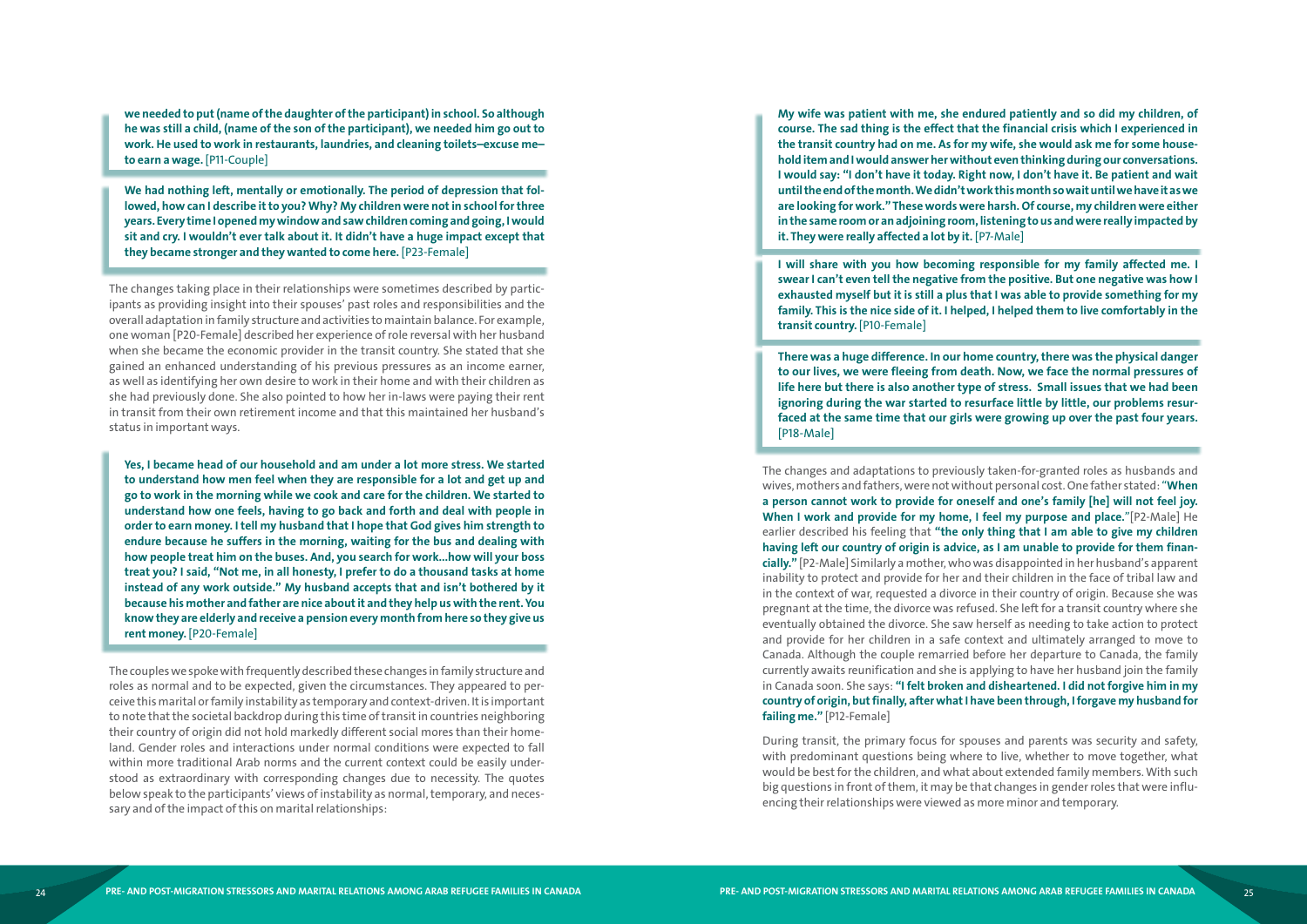**Living in a house of 11 people affected the relationship between myself and my wife. Since I didn't have work, we actually became closer and held tighter to one another. Whenever a person goes through difficult circumstances, it reveals to you whether or not the person who is with you is good or not. All thanks and praise be to God, my in-laws were with us, hand-in-hand, through our joy and sadness. Although there were some disagreements about the kids, because you know, as they say: "The one who serves as a judge for children hangs himself."** [P20-Female]

**We grew closer to each other in the first and second transit countries and even closer in the country of resettlement. But the suffering that I encountered in the second transit country was inhuman. The suffering that I encountered in the second transit country was unbearable – no salary, no assistance, no UN and our families in our home country stopped sending us money. And there were days – sometimes ten days – where we didn't eat anything but bread as there wasn't any work. He (my husband) used to go with someone and work in construction.** [P23-Female]

It is important to note here that these forcibly displaced refugee families did not have a great deal of choice over where they were able to move to from the transit countries. The family members with whom we spoke had often come to Canada because it was the only option available to them – in effect, Canada **"chose us"** [P10-Female]. These families did not necessarily want to move to a non-Arab social context, but rather to relocate to somewhere safe. They did not select a new country in which to live because it favored gender equality, for example. The research participants we interviewed told us about how they understood and experienced post-migration gender changes with regard to roles and responsibilities in their families differently from the more tempo rary changes that occurred during transit. They said that the post-migration changes seemed to be more stable and grounded in societal differences that posed difficulties to their adaptation. In addition, their descriptions suggested that the views of others played an important role in their sense of comfort and the level of conflict or instability they experienced in their family relationships. They identified that these judgemental or contrary views were expressed by people from the broader majority community and from within the local Arab community in their new homes. The following quotes describe participants' post-migration views and experiences on gendered roles and responsibilities, interactions in spousal relationships, and of being seen by others in particular ways related to gender and relationships:

**Here there are differences. They say that it is not allowed to hit. Women and chil dren are protected by the law. Sometimes when my wife and I fight, she says that I am right. Sometimes, it is like she says: "No, women have rights." I think this is normal and I don't hold anything against her. I am around but I don't stay at home all day. This is one of the only obstacles that I have faced in Canada with regard to preserving one's relationship with one's wife: that the law is in favor of women and children in our country of resettlement instead of in favor of men.** [P21-Male]

**On the contrary, one good thing about Canada is that here it is normal for women to drive cars, whereas it was not allowed for a woman to drive a car where we come from. Here, thankfully, women can do many things, like working outside the home, driving a car, doing this and that. And why not? I swear I...Yes, on the con trary, this is something that...Honestly (laughing), if it is always the man who has to drive, take care of the home, and work – then what will happen? We haven't accomplished anything. One will face the same pressures but one should try to do something. Honestly, my wife has adapted to this situation and I can't believe how over the moon she is with happiness because I let her do it.** [P13-Male]

**The first thing is for me to find work, to find a job. Finding work would help us more as every family here dreams of having men or a father that is working and can cover their expenses. So I am not happy, honestly, to live on assistance. I am a self-made man that loves to work for himself, that is what I am used to doing and so are my kids. So, the matter that I am mostly focused on is finding work so that I can strengthen my relationship with my family more. I have started to pay careful attention to my children's education and I take them to and from school, therapy, and sports activities, meaning I am able to fulfill more of their needs. Now, I want to work. Happiness to me is how able I am to fulfill more of my family's needs. I want to bring more happiness to their lives so they will love me more. But my family empathizes with my situation, they truly understand my situation, but at the same time, they are worried. They empathize with the reality of my situation and respect my condition, understanding that if I am not working then I can't fulfill their needs. Yet, at the same time, they are worried and dream of the day when I will find a better opportunity and am able to work to fulfill their needs.** [P7-Male]

The couples we interviewed described different ways of adapting to this experience of marital instability and destabilizing changes. This often included some form of distancing or separation from each other. They reported that maintaining a connec tion of some sort was important in order to meet the children's needs. The following quotes provide examples of how couples were utilizing distance in their relationships or separation/divorce in the post-migration context.

**I became distant with my husband because of increased responsibilities and it was not easy what we went through. It is always more and more difficult. We want to work and provide a life of happiness for our children and fulfill their school needs and their school trips here and there. Some things are offered to us for them and we go around for things, money, items that they want. But how can we know which area to go to as we haven't memorized the areas and our English language skills are not good. But it has been three and a half years since we came to Canada and we have finally started to feel like we are a part of our country of resettlement. Thank God, we have now integrated a bit.** [P20-Female]

**There is nothing like the impact of the war and the things that affected me and caused my separation from my children. It is a very trying thing and I can't even**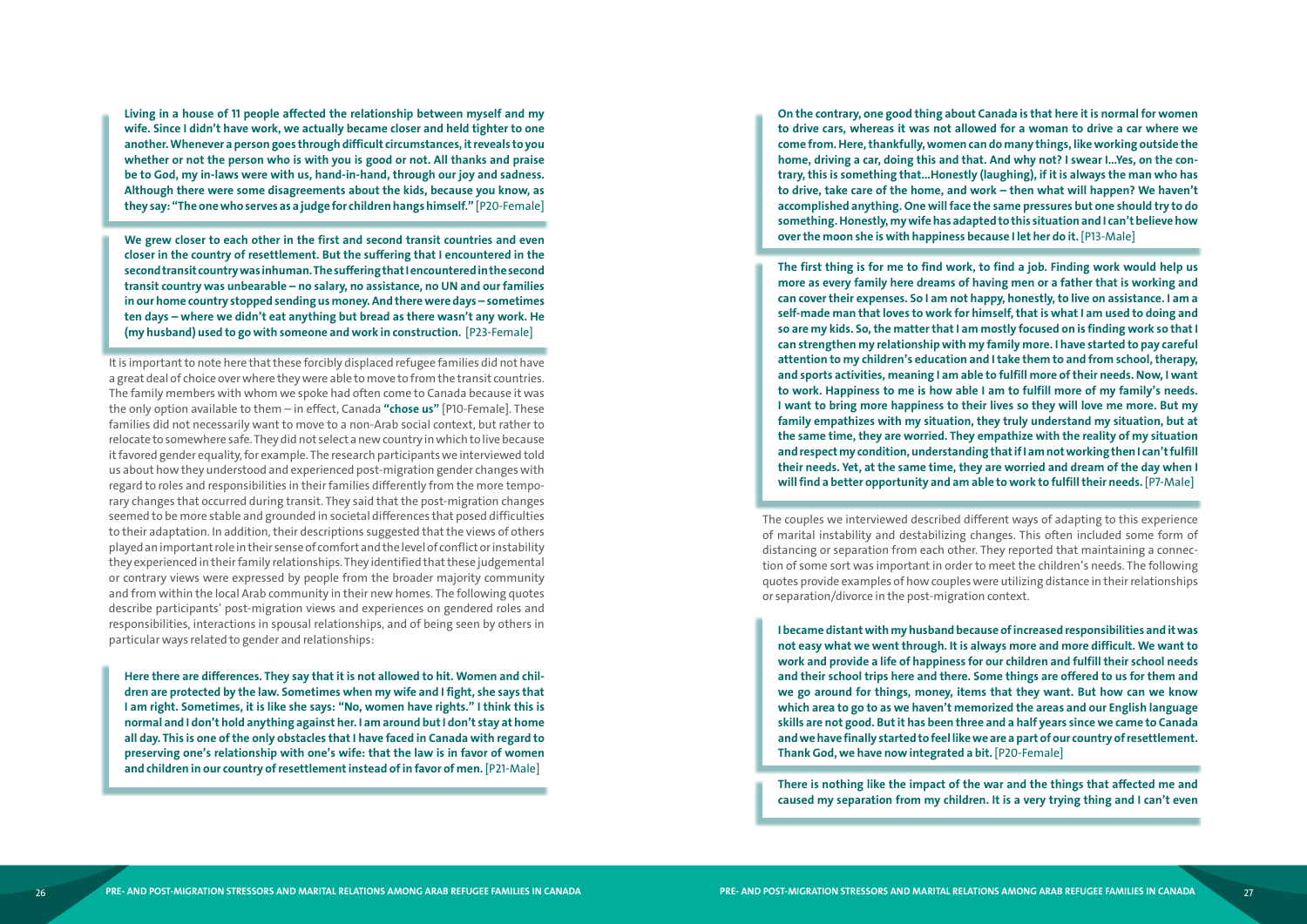**describe it because it can't be put into words. My psychological state now has improved as I am more relaxed because I am no longer seeing things that upset me... Before I came to Canada, I was easily agitated. I was so tired that I was unable to control myself if anyone spoke to me. Thank God, now I know how to react even in the street and how to talk with my wife. There are many matters that have really changed for me.** [P24-Male]

In summary, the influences of forced displacement, living in transit, and post-migra tion settlement in Canada on gender relations in these families was described by these research participants in the context of the migration journey across time, changing cultural backdrops, and pressing family concerns. What is accepted as normal in the pre-migration and pre-war context of the country of origin becomes secondary to pri orities of safety and security in temporary flight. Once the family has an opportunity to settle in a more permanent, secure but quite socially and politically distinct context, the marital partners are challenged to adapt to what may now be viewed as more per manent gender roles and interactions. What we heard from these participants was that role changes, as well as distance within the relationship (including physical and marital separation in some cases), were used to address these challenges. Alongside these changes, a continued focus on what was best for children was maintained by these parents.

#### **3.1.2. Traumatic experiences bring suffering and resilience to family well-being**

All of the participants interviewed during this study had lived with and fled from political violence and war in their countries of origin. Many also experienced violence and threat to life and security during their time in transit countries. While the specific details of these traumatic events varied widely across participants and descriptive accounts were not requested or required during our interviews, these experiences were such that personal psychological and physical injury was a likely outcome for most if not all of those with whom we spoke. The impact of this trauma was acknowl edged by these participants and described as contributing to suffering as well as resilience within family relationships.

Pre-migration life during war and political conflict was described in these interviews as contributing to difficulties coping and living with fear and uncertainty. These were framed as personal struggles primarily associated with war and needing to move, job loss, and day-to-day worries about such concerns as money, food, and documentation. One participant said that **"nothing was normal or explainable… it was not only us, we witnessed our families and relatives experience the same or more difficult circum stances"** [P26-Couple]. The parents we interviewed described the disruption to family life as a result of living in a context of internal displacement, unsettled economic con ditions, checkpoints, and abductions. They talked about children having less time with their fathers and worry on the part of both parents. Similarly, pre-existing concerns, such as parents' or children's disabilities or special needs, took on greater significance and were more difficult to deal with in the context of war and forced migration.

These couples described various ways in which these stressors and worries affected their relationships. Some pointed to increased spousal conflict, while others stated that they became more distant from each other yet outwardly united as they **"avoided problems…[and] worked together"** [P19-Male], or relied on beliefs such as **"I know his needs without him saying anything"** [P20-Female]. Again, while some described an increase in conflict with their partners, others responded in different ways. One man used the phrase **"bird and wing"** [P2-Male] to metaphorically describe how partners joined together to compensate for each other's deficiencies, for example where the wife had a job and the husband didn't, saying that **"we carry one another"** in those times. One woman outlined her role of talking to her husband and children in order to calm them, being a peacekeeper, and helping them to be **"patient"** [P10-Female]. Another wife talked about **"persuading"** her husband to get a job [P16-Female]. Parents talked about how their own stresses and responses to changed circumstances led them to respond to children with anger and hitting. One father stated that **"my relationship with my children is as every father's relationship – I care for them and fear for them."** [P8-Male]

What stands out about these participants' perspectives on what was happening to them at that time is that, while acknowledging their fears for the present, they were also able to express their hopes for the future. They attributed any family conflicts or problems, including intimate partner violence, to the fears and challenges associ ated with living in that current context, rather than ascribing those problems to their partner, or to their relationship as a couple. They also spoke of missing the support of absent extended family members and drawing on the support offered by neighbors in transit countries.

**Of course, because a person isn't able to control himself – how can he control himself when he is so tired? He will yell and make mistakes, the same as any other person would in the same circumstances. If I am unable to sleep, then I will not be in the right mood to talk with my wife or my child. I will lose my temper – and so it's better that I don't talk to them at all. If one comes home from outside exhausted, and his wife talks to him, he may become angry or lose his temper and yell. There are lots of things that men start to do – that any person starts to do – when he loses his temper that are not normal. A person won't be able to differentiate when he wants to talk to his wife or child for 10 minutes without regretting what might happen.** [P24-Male]

**Wife: It's true that stress really affected us. We were stressed in our home country, that's true, but even though we experienced stress in our lives, we had a better standard of living. We were able to eat, drink, dress, and such. When we went to the transit country, no. You have to take into consideration your clothes and your food. Husband: Rent, electricity… Wife: Water, and how to pay... I have a little girl so we need milk and diapers. But there were days that I didn't have any milk left so I had to give her rice water. That is how bad things got for us.** [P26-Couple]

Once they are settled in Canada, family members describe the continuing impact of the traumas they have experienced upon themselves and their relationships. They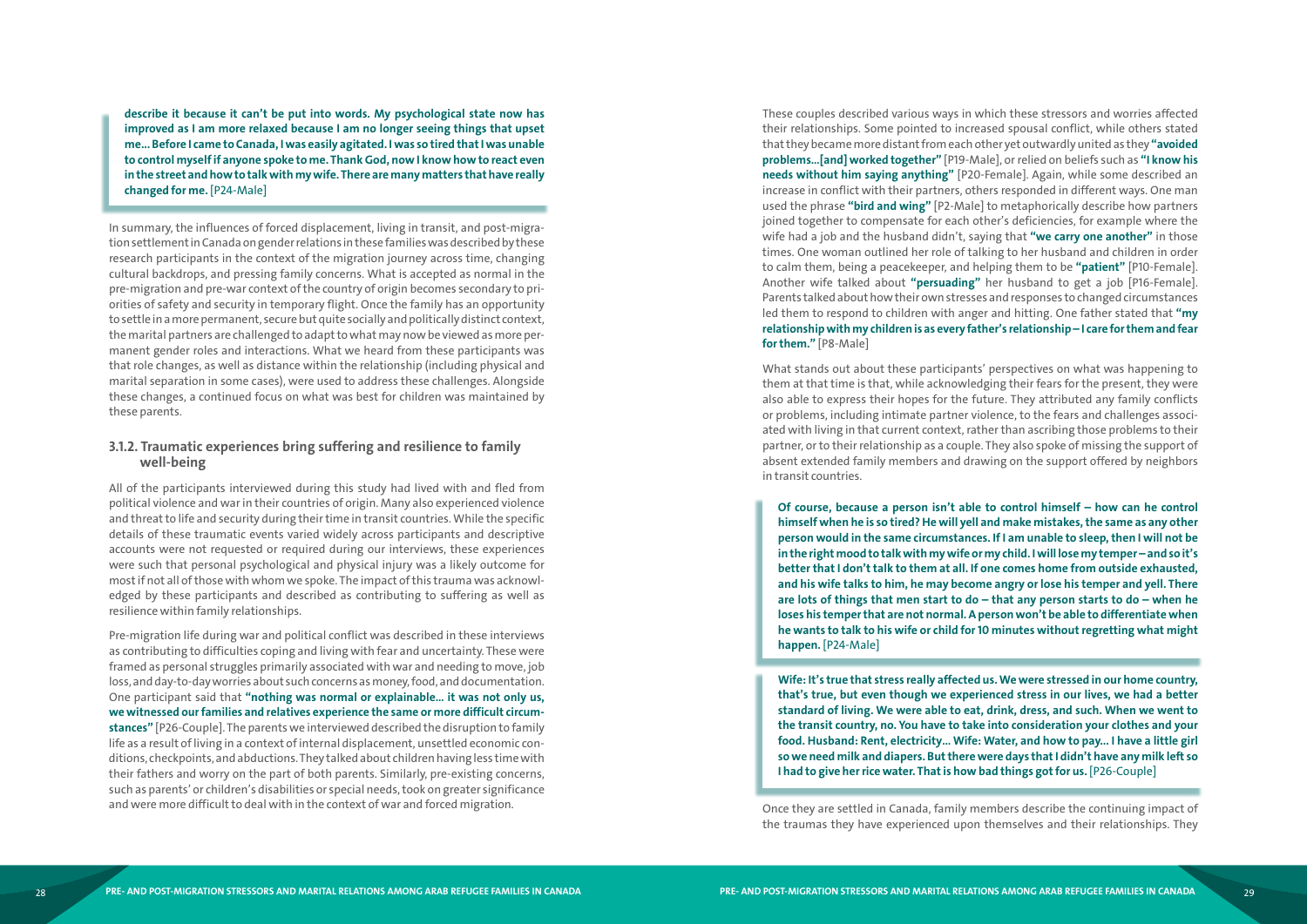see those traumas as leading to conflict within the spousal relationship, and shaping their responses to it, as well as contributing to a widening gulf between them. Marital interactions were often influenced by the distress of one or both partners.

**I feel (my husband is stressed) but I don't let him feel this way. I start talking to him to help him forget about it. You are the peacemaker in the home and you calm things down. Yes, yes, whenever I find that he is angry and such, [I tell him] all families are like this, so I am able to break the tension and lighten his load. Men keep things to themselves. They don't tell us because women and men are different. I am very patient. Everyone tells me that, including my nephews and siblings.** [P30-Female]

**Thank God, things got better during our migration. He said to me: "(name of the participant), you are far away from home and I am far away from home. You don't have anyone but me and I don't have anyone but you. I am yours and you are mine." Sometimes, you know, people lose their temper with one another, especially due to the children, but we always reconcile immediately.** [P15-Female]

While some couples talk about providing support to one another, they also refer to the support they have received from professional support providers, which helps them to cope both individually and as a couple.

**I left my home and went to a shelter, and I told them about the beatings and vio lence. The shelter called the police, and a case was filed against him. But I returned to my home after 15 days and I went to the organization for him to talk. We have been separated for almost a year and there are court proceedings... they have helped me... I have my own counselor and he has his own counselor... psychologi cal treatment... and the court-mandated program... He wants [to reconcile] and he is regretful... he wants to change... we are trying now.** [P3-Female]

**Oh, so much changed. First, our psychological well-being was totally destroyed. The relationship between me and my husband is not good. Neither one of us can stand to hear the other one speak anymore. It's impossible. We are always losing our temper with the kids. Yes, this is the impact of the war on everyone and we are still suffering from it, even now. Nowadays, my husband and I attend sessions at the hospital because my relationship with him is not good. Meaning, if he says anything to me, I rage. If I say anything to him, he rages. Meaning, we are still suffering from this, even now. Even my youngest son suffers a lot of from it. Our**  situation is very volatile. [P6-Female]

**So, frankly, since the matter began, I have been thankful for the service provider who understood my situation. His stance, what can I say, his stance was always in my favor and he supported me until the last second. And, I always listened to his advice and it was correct. And that is what allowed me to change my life later for the better. There were things that I benefited from and he was co-operative toward me and showed me the right way.** [P4-Male]

In summary, the traumatic experiences and suffering of these families are absorbed and integrated into family life and marital relationships in a range of ways. This integration can materialize in conflict and stressful situations, with ineffective or exacerbating interactions that contribute to suffering. In other families, or at differ ent times, their relationships, responses to one another, and the support they receive from others, all contribute to their resilience.

#### **3.1.3. Levels of marital conflict higher following post-migration settlement**

While some of the husbands and wives we interviewed spoke of becoming closer or more accepting in their spousal relationships over time, typically attributing this to age or having been through difficult experiences together, more often couples reported being more distant, or more conflictual now. Some of this heightened con flict and reactivity was attributed to the impact of previous traumatic experiences associated with war and forced migration as well as challenges related to gender role changes described in the previous sections. In addition, participants described the impact of post-migration time pressures: not having enough time, as well as the many demands related to children, school, lack of household help or extended family help, language barriers, and employment challenges. Similarly, they pointed to space pressures: too little or too much home space to maintain and not being able to navi gate outdoor space freely due to not knowing how, or having worries about safety. In addition, fears were expressed in interviews about unfamiliar Canadian rules regard ing the treatment of women and children and the potential loss of the family/spousal unit or involvement in court proceedings.

**My fights increased and up until now, I had expected that I would receive treat ment for my hand (an injury as a result of a war incident in the transit country) when I got to Canada. The issue that occurred was that I had been seeing a physi cian for almost a year and two months at the hospital and the last information that I received was he said that there was no surgery that would benefit me and that he couldn't do anything about my situation or my injury that I sustained because the main nerve was severed three years prior to that and they would not be able to reconnect it. So, this affected my emotional state. I have a limited income and am currently living on government assistance. And, okay, while government assis tance achieves its aim, it doesn't leave any extra. I am a person who naturally loves to work so not having a job also puts stress on me, psychologically.** [P24-Male]

Gender appears to be a factor in the increased marital conflict that emerges following migration. Issues of freedom for women, changed public roles, and rights for women and children in Canada appear to be understood and seen variously as positive or threatening influences on marriage. Some decisions to separate have been made by the participants in this study in response to violence or threats of violence that women have experienced. It also appears that among the family members that we interviewed, it was women who had made these decisions to separate, not men.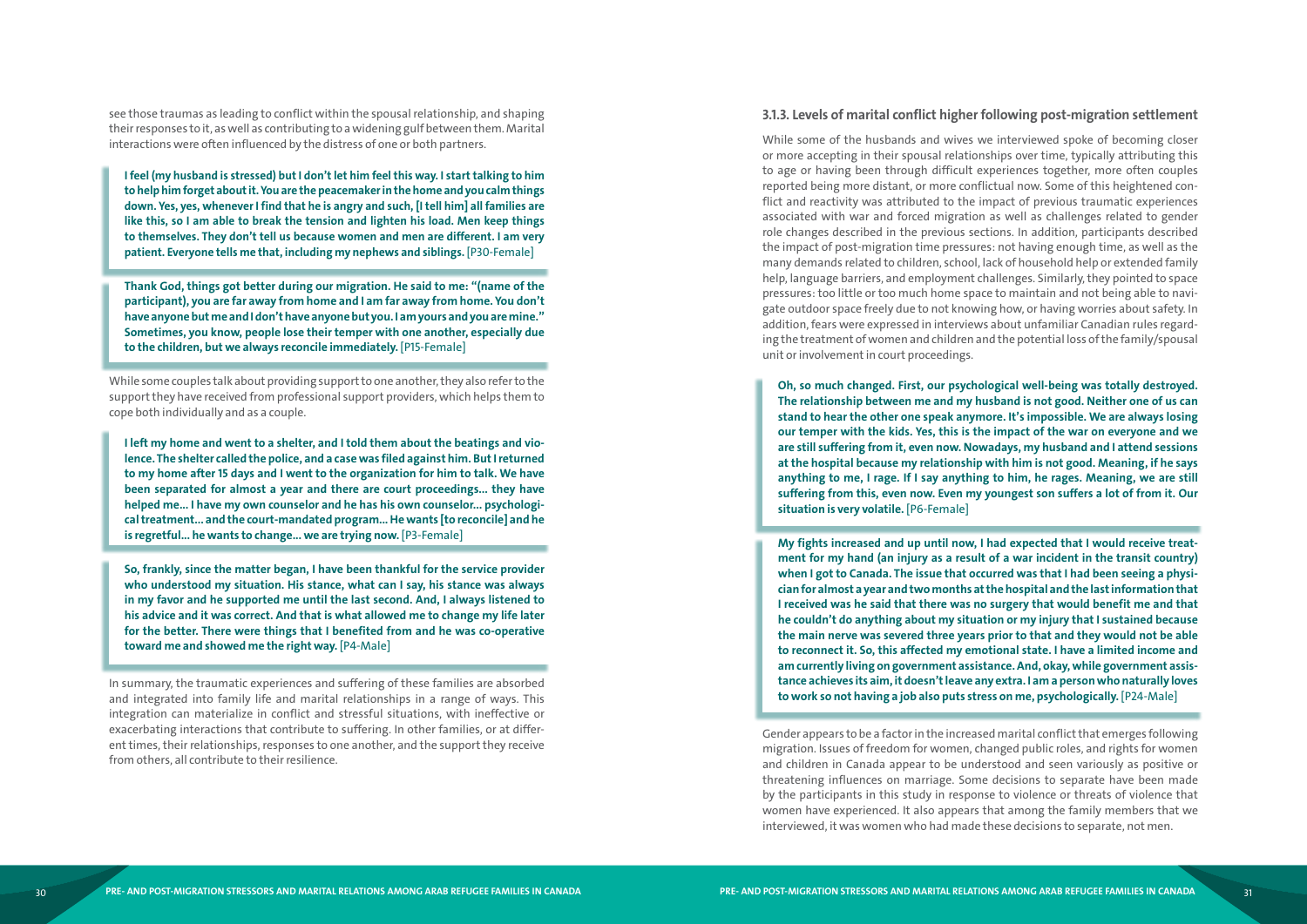**Our relationship deteriorated (the couple). Let me add that it was because he thought that I was going to leave him and that I want to live my life here in Canada more. And that was what he thought, which was wrong as I wasn't thinking about that. It was because the laws here are in favor of women and children and against men and he thought that I would use this point against him in addition to another factor, which was that he wasn't working. As soon as we got here and it was women and children and then men...that was the information that he received and he interpreted that to mean that it was inevitable that I was going to try to control him and force my opinion on him, so he became more short-tempered... and more violent. Things were like this between us. He would hit me and raise his hand to me and was more irritated and more agitated. Hmmm, when this started to happen between us, I had almost decided that it was over, that I had suffered enough because no matter how much I spoke with him or how much we discussed matters, we got nowhere.** [P3-Female]

Other contributing factors to increased marital conflict and risk of violence may be the context of living within a minority culture where the traditions, expectations, and rules of society are unfamiliar and quite different from the pre-migration social context. Couples may be more isolated, more uncertain about where to find help, and have fewer informal family supports available to them. Conflict may also be height ened in response to parental worry about their children and their future.

**Frankly, my children scare me. When they speak about me, I don't understand them because their English is so advanced. Truly, I am scared of them because I feel like they are stronger than me. I feel like they are more Canadian than they are Arab. They don't have anything similar to Arabs. If they happen to sit with an Arab family, they can't relate to them and withdraw. They prefer Canadian children. I wasn't able to preserve the traditions and customs of my upbringing because soci etal pressure is greater.** [P12-Female]

**These services were available from the time I arrived. I always think about the future and the families that want to come. For each family that wants to come, there should always be a professional on their case who has access to full back ground information about their specifics – i.e. how they were hurt, whether somebody was abducted, whether a person had something happen to one of his children, and so on. Okay, this would have been good for me. My psychological state might have been different, but we will never know. If the support worker had offered treatment after asking questions like: "Did you go through the circum stances 1, 2, or 3?" this might have had an effect on me, even now. At least after that, you would be familiar with how you would be living and how you would live together in a traditional family. In one way or another, your daily life style would change but you would not stumble over these bumps in the road.** [P4-Male]

In summary, this theme illuminates the nature of changed spousal relationships fol lowing flight from conflict zones and migration to a quite different socio-cultural context. The nature of these changes was sometimes more distance, but could also lead to increased conflict and sometimes to enhanced risk of spousal violence. Sources of conflict were found in worries and concerns about their new Canadian context, gender role changes, and the impact of past experiences. The role of service providers is acknowledged to be potentially valuable in addressing individual needs related to the personal impact of trauma and change as well as supporting couples.

#### **3.1.4. Post-migration experiences challenge family values**

What we repeatedly heard in interviews with mothers and fathers participating in this study was that in a post-migration context they held fast to two primary values for themselves and their children. One of these was keeping the family together and the second was maintaining their cultural and religious identity.

As described earlier, it appears that during forced migration issues of safety and secu rity override everything else. In hopes that educational opportunities for children, renewed networks of social/familial support for the family, and recovered economic status would attend future settlement, these key aspects of family life were put on hold in many ways to allow for migration and resettlement. Following migration, fathers in particular talked about the importance of their efforts to keep the family safe, to move their family to safety, and to sacrifice their own well-being in order to maintain that of their spouse and children.

**Our marital relationship became stronger in Canada because we were able to relax and my husband was no longer worrying about money, work, or the children here. This remains in the hearts of mothers and fathers. In our home country, schooling requires money or it is not successful. My mother-in-law must pay seven million for my children's school. Everything cost us money and there was no real teaching in our home country. I know that here they have a future. He doesn't worry about them. I know that this country has provided them with a safe haven and taken care of them. This matter puts us at peace.** [P32-Female]

**Everything stayed the same. Our relationship didn't change. It is just the same as it was in our homeland, the transit country, and even Canada. For example, I go to the mosque. Now, I have the kids in a mosque where they take Qur'an lessons and I take them to an Arabic language school on Saturdays. Our traditions remain and no one interferes. In the transit country, they disliked the hijab, not too much but a little but here this is normal. You go to work and there is no issue if you wear your regular clothes.** [P17-Male]

Once family life settled into newfound stability in a peaceful, social/political context, other issues moved back into focus. For example, these parents described appreci ating some aspects of their post-migration family life – specifically safety, available education, and freedom to practice religion. In addition, however, they expressed fears about their children's adaptation to Western culture over time. These fears included children adopting Western-style freedom, becoming more liberal, not upholding their religiosity, loss of cultural traditions, and moving out of the family home.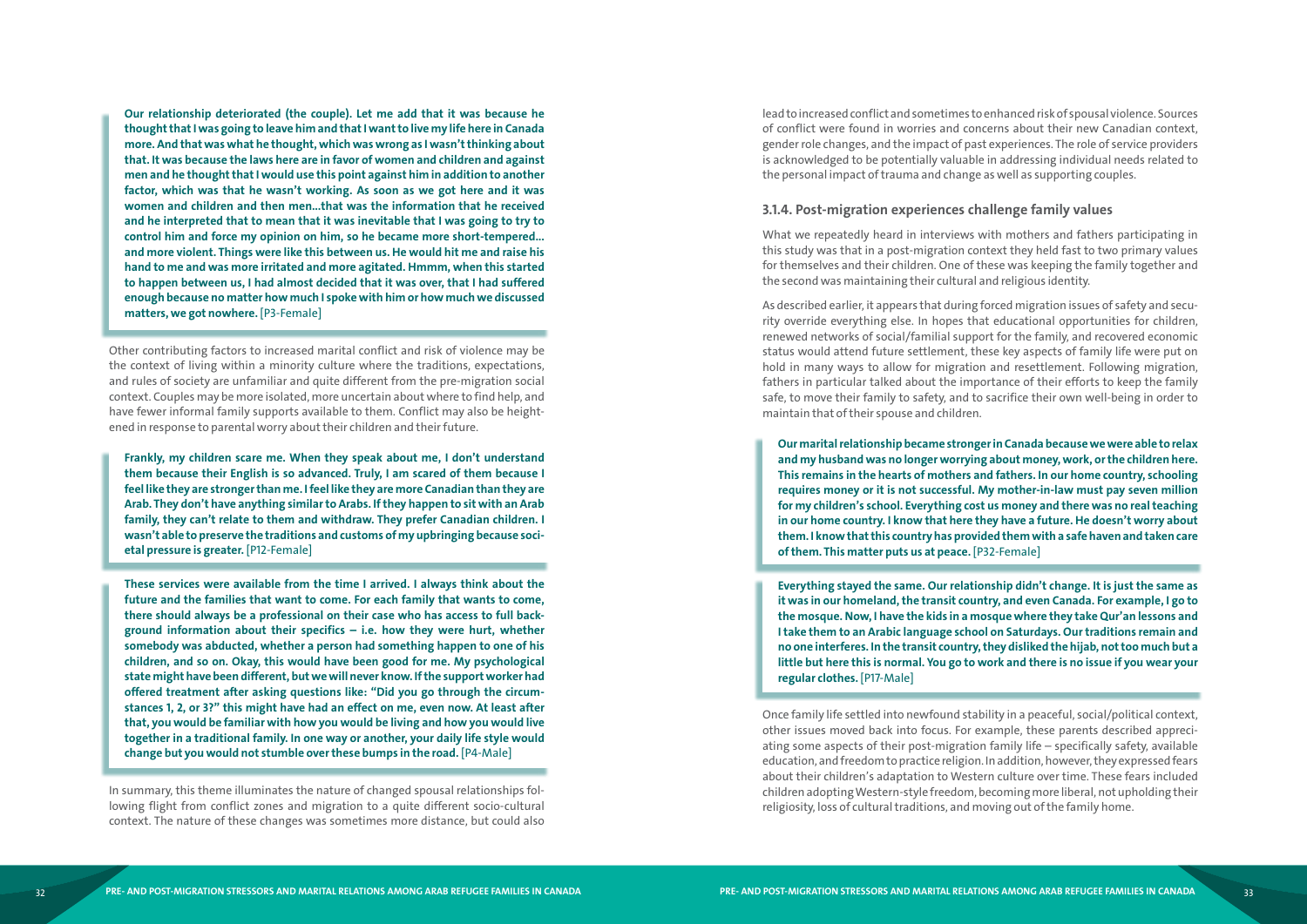**Like I told you at the start, we suddenly entered a society with its own customs, and I am prepared to accept that as our religion is flexible it allows for this sudden freedom to an extent. But I tell her (my daughter) that adhering to it too closely is wrong and they (my daughters) are at a slightly difficult age. My daughters wear the hijab, which is okay as they are from a country that has customs and tradition and our religion guides them. They mingle and go out but within limits. At this age, they prefer greater freedoms and would leave their customs and maintain this freedom. Of course, this bothers me in the long term. They want to become citizens of our resettlement country. On the contrary, Canada is home to all races but what I am saying to you is that the problem is our religion calls for moderation and is flexible. When a person has unlimited freedom, he becomes lost from inside and can't untangle himself in the future.** [P18-Male]

**I have found that the most difficult thing is that I wish, I truly wish that they find work and that they work and stay with us. What I want to say is that they stay living with me no matter how old they get and they don't move far from us, that they stay with their father and me.** [P30-Female]

The move from a more collectivist social structure to that of a more individualist Cana dian context appears to contribute to some shifts in family-held values and identity. Participants identified those values that they were unwilling to change and suggested how they would ensure such priorities were upheld. Similarly, they pointed to changes they were willing to embrace or accept in order for their family to be more successful in a new context.

**Until now, I didn't have any concerns. As for my teenage daughter, you don't know what will happen. She might meet someone and as you know, we are Muslims and our customs and traditions are completely different. No, I don't feel like she would maintain our customs. Many times, this summer, she said to me: "Mom, I want to wear shorts." I told her: "No, we are Muslims, and so on..." But she said: "All my friends wear shorts. Why can't I?" I told her: "People are different. We are Muslims and we have to cover as God commanded us to do. According to their understand ing, their religion allows for that and everyone always follows his own religion. Our customs are different." And she was convinced. This year, she wears mascara and eyeliner. So, she has started doing this little by little.** [P25-Female]

**We have been able to preserve and maintain some of our traditions here in Canada; but we couldn't have expected to be able to maintain them all. As far as the upbringing of my children, I have raised them based on some traditions or even a lifestyle that is more open here. There aren't always limits. At a certain age, children hear about everything and learn about everything. They do everything. But where we come from, a child learns certain information at a specific age and learns other things at a different age. Here, if you go out anywhere, you will find two people kissing one another. These scenes are shameful and where we come from we don't have these kinds of scenes or inappropriate actions taking place** 

**in malls, buses, and on the street. So, I am worried that they will lose control but all praise and thanks be to God, my children, my girls, were only little during the three-and-a-half years that I have lived here and haven't yet started adolescence or the period from 17-18 years of age. It is possible that I will encounter more diffi cult stages later on, but until then my girls are with me and I am still in control of matters. So I can instill in them what is wrong through language, through talking to them. I won't stop giving them advice and I have to keep advising as much as I can so I can provide them with the same upbringing and traditions that I grew up with, so they will not follow a different path.** [P20-Female]

The absence, distance, and overall separation of extended family from these relocated nuclear families is seen as an important loss, both in day-to-day family life and during special occasions and celebrations of religious, cultural, or family significance.

**When I used to get sick, they were always by my side. But let me tell you that I lived in a different municipality for seven years, while my family were living in a small town on the border. I was separated from my family for that whole time by a dis tance of five hours by car. So, I had gotten used to being far away and my neighbors became like my family. My friends were like sisters. Yet, I used to visit my family and we were still close to one another. I used to visit my mother, go see her and she would come visit me. My sisters would come visit me and I would visit them. I didn't notice it. Thank God, they always supported me. For example, if I ever got sick, or when I gave birth, or when my daughter was admitted to the hospital and underwent surgery, they were always by my side. Then, in the transit country and in Canada, I relied on myself for everything. I decided to depend on myself and persevere.** [P10-Female]

These participants made some comments that may be different from what we might hear from migrating families who have chosen their relocation rather than being for cibly evicted due to war. Some of these participants referred to their appreciation of some of the changes in rules or rigidity regarding discipline of children, more relaxed social standards allowing for clothes, outings, school, and friends that allow for changes that are still acceptable by parents' standards. It sounds as if many of these parents and children discuss changes, talk about how religion and acceptable practices can proceed, while also making room for something different than what was practiced prior to war and migration. It may be that this demonstrates an effect of living in polit ical conflict zones where people are persecuted due to societal rigidity about right/ wrong ways to live.

**I know that here they have a future. He doesn't worry about them. I know that this country has provided them with a safe haven and taken care of them. This matter puts us at peace. Let me tell you about understanding and respect for our religion, and one's duty toward one's family, toward one's children, and those of the chil dren toward their family. Of course, I have encountered difficulty but I reveal it to**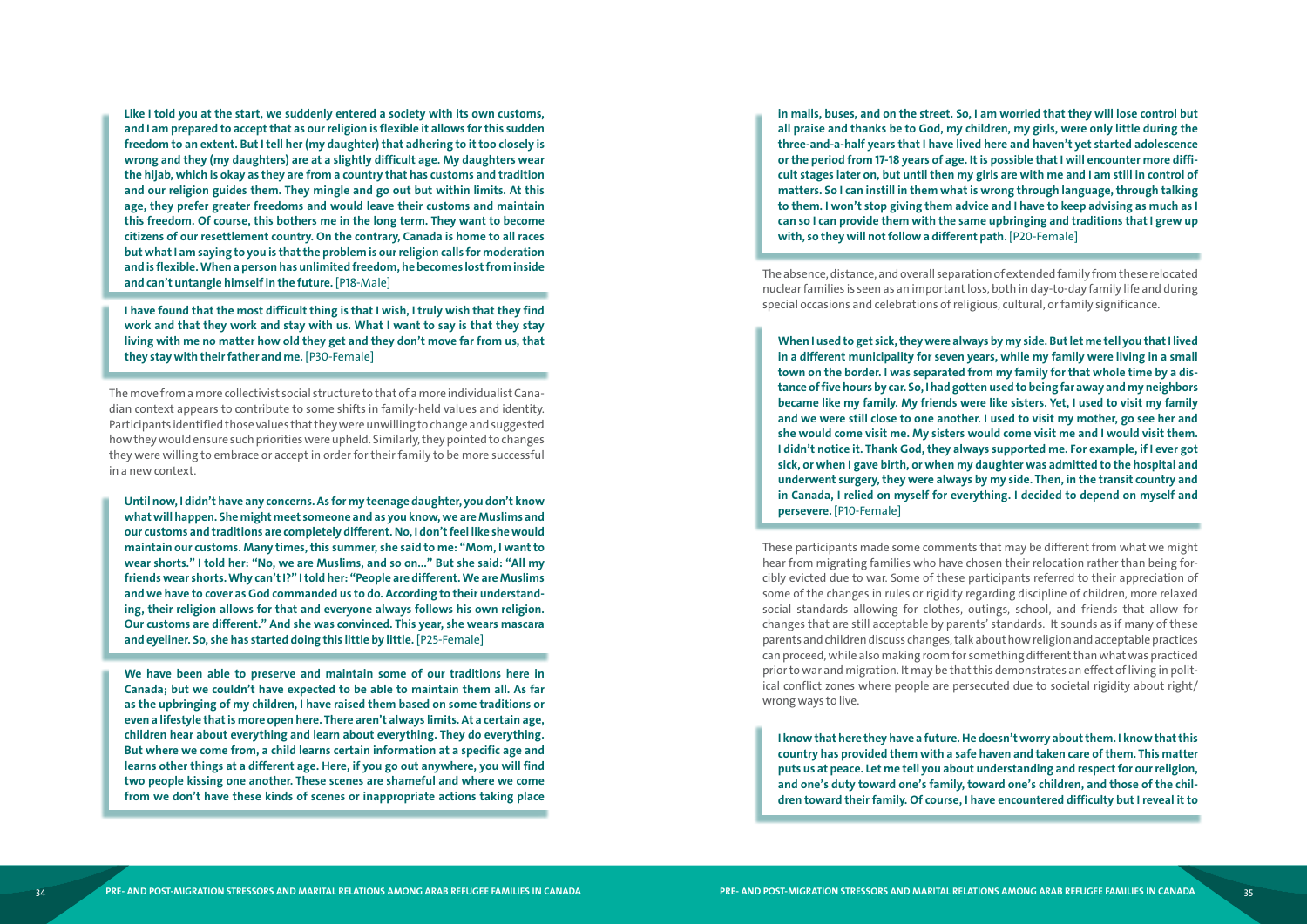<span id="page-19-0"></span>**my children. I let my children think that it is a simple matter. My eldest daughter wears the hijab and is religious but my middle daughter, no. She doesn't want to wear it. I tell her: "Dear, this is up to you but let me tell you what God has com manded." But you find that she still prays, fasts, and respects her father and me. I tell her to study and not go out but then I say: "Okay, go ahead and go out but don't do anything wrong as I trust you." Most of the time, I feel that I have to protect them.** [P23-Female]

**Yes, customs are different but I don't think that they will do anything wrong as I feel that they are close to us. Things will happen in this country like possibly my daughter will find work. We keep saying even if it is in another city in our resettle ment country that I won't object. Of course, I have become more open-minded and they have too and I have noticed that they are more willing to depend on them selves. So, I am not worried about them. It's become normal. I don't consider this a challenge for me. On the contrary, I am proud of them. For example, in our home country, I was the one who would bring items from the market. So, it is an improve ment that anyone can go to Walmart for food or whatever is needed at home. You feel like you draw strength from their presence.** [P28-Male]

We find within these excerpts two threads of talk about discipline, freedom, and Canadian norms that are different from those of the country of origin. One of these represents what we might have expected, which is an expression of fear and concerns about how children will adjust or grow up within a context of more freedom and how they may be difficult to discipline or manage in the current context. In contrast, there appears also to be an expression of appreciation for freedom alongside stability in the absence of war, willingness to learn new ways of discipline, and a hopefulness about how this (including its multicultural and multi-religious social context) will benefit their children in the future. It may be that this is influenced by the young age of chil dren in many of the participant families and/or by distinctions between countries of origin and relative pre-migration rigidity.

**Here, I worry that my sons will go to a restaurant that serves food that is not allowed ("haram") for them to eat. I am always asking them about it and staying with them. I worry because I have a teenage son who likes girls a bit too much (laughs) and these matters, well, it's true that it's normal because he is a teenager and at that age but I worry...I worry that he will make a mistake with a girl and do something inappropriate with her. You know how mothers are.** [P10-Female]

**As for our customs, I would like for my family to hold on to our religion. I don't want them to lose their faith. I respect all religions but we should hold on to the religion in which we were raised. I treat them with compassion… The only thing that I couldn't accept was when I heard that they were teaching them about sex in school. I was shocked to the point that I risked all that I had to register them in an Islamic school because I didn't want them to be subject to this law. I went and paid and but it didn't work out so I lost the non-refundable 100-dollar registration fee.** 

**So, in the end, I gave up and they remained at the same school. This morning, my daughter told the neighbor's son: "Don't kiss me!" When a child in first grade is kissing another child, I can't accept this. Our integration into Canadian society has many beneficial aspects that are very good and perhaps this is the one bad thing that I can't accept. As for the benefits of Canadian society, no one discriminates against another or wrongs another person in the society. I am protecting my chil dren with regard to 99 percent of these aspects but there is that one percent. I just don't know the wisdom behind it. I don't know, this requires a little bit from me, and I don't know its impact, I just don't know.** [P12-Female]

**Here, every person ultimately has their own individual freedom. I have. But I have faced problems with a certain center that I wasn't able to solve regarding my children, because they have their own freedom to decide. Even divorced women have freedom, which we don't have in our traditions and customs, or even in our religion. A divorced woman, that is what I am talking about and you can check it. Here, one worries that if she can't put up with you then she will terrorize you if she wants. You can call it "unbridled freedom".** [P18-Male]

These families are negotiating changes that were hard to predict and plan for, and which have come at great personal cost. Some of the changes are embraced and adopted while others are seen as threatening. There appears to be a rather consistent 'push and pull' between adaptation (or acculturation/integration) and attempting to find new ways to hold on to what is valuable about their former ways of family life.

### **3.2.Thematic Analysis of Service Provider Focus Group Data**

The following analysis reflects some exploratory focus group conversations reflecting service providers' perspectives on working with recently arrived Arab refugee families. As the data collected for this analysis was taken for one group discussion with seven service provider participants, it is considered partial and preliminary. However, it does provide an interesting counterpoint to and some confirmation of the analysis of the themes evident in the interviews with Arab refugee family members themselves. We identified three key analytic themes in the transcribed focus group discussion. These included: the complex needs of newly arrived Arab refugee families; gaps in the ser vices available to them; and key aspects of training for cultural competencies.

#### **3.2.1. Complex needs of newly arrived Arab refugee families**

The service providers acknowledged first and foremost that the Arab refugee family members with whom they had worked were resilient, had strong family values, and were highly motivated.

#### **They are very capable of doing so many things. They are very resilient families,**

**parents, and children.**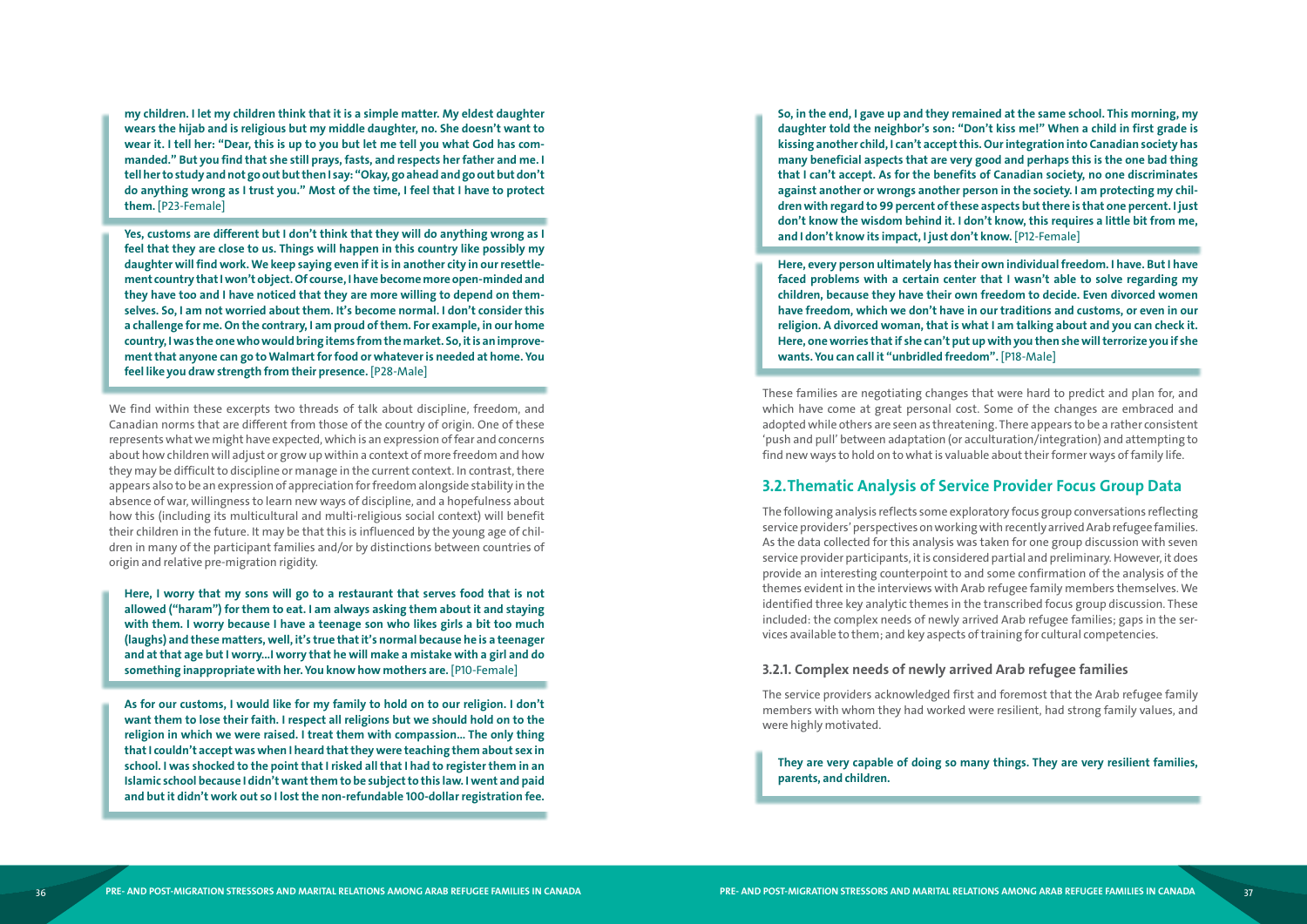**I have a client going to full time school in the morning and afternoon, and in the evening he is working. WOW! This is, I told you, this is the quality Canada needs.**

**I find it in comparison to some other families I worked with. A lot of the Arab fam ilies, because they are coming here to make a fresh start for themselves, they are highly motivated to be successful to make changes.**

These service providers also spoke of the challenges for family relationships (marital and parent-child) that they observed in their work. They described how they saw changes related to a shift in gender norms and more individualistic social systems as a source of conflict and confusion for parents. This included: adolescents wanting to dress differently, and girls in particular rejecting the wearing of hijab; women becom ing more assertive in their spousal relationships and threatening to leave or actually leaving with their children; children taking on a **"guidance role"** with parents because of more advanced language skills and ease in navigating new systems; and finding new ways to discipline children.

**Men feel threatened as women seem to have a voice here. So that means the men need to figure out what they kind of do about the children power shift. It encour ages the man to be more protective of his family through fear that his partner has more rights and can leave… and will leave… and does leave.**

**Because we are dealing with protection one major issue is discipline. And they come to our country and they feel disempowered because they can't do what they used to do. So that's... It just feels like they are not prepared when they come here. They are not told enough about our culture and the struggles they are going to have. So, they get here and they ask: "What am I going to do?"**

In addition, the service providers who participated in this focus group were cogni zant of the multiple challenges facing these families. In particular, they described the multiple demands of addressing loss of social and economic status and resources, set tlement into a new community, learning language, and finding employment.

#### **3.2.2. Gaps in services**

The service providers spoke at length about some of the shortcomings they saw in the system of services available to Arab refugee families. In particular, they described how services are not always co-ordinated and the challenges for families navigating these complex systems. They pointed to the sometimes narrow focus of each agency or worker. One provider described how she tries to pick up the missed pieces and ends up not being able to do all of the jobs she should be doing:

**These families are so complex and there are so many things that you end up doing, things that you are not really supposed to. You don't have enough time allocated for you to do everything in your position. So, you kind of end up doing a little bit**  **of the work you are supposed to do, but also all these other things. So, you are not really doing the best of your job for that family.**

**And there is so much that you have to do – doctor's appointments, finding a dentist with an interpreter; there are so many doors that would get shut. It is kind of over whelming even for me to get all the steps that you have to take – and I had support. I had [the cultural co-ordinator] and public health. So, I think that is a strength of the system that we do have agencies that work together to try to solve this. But I think for families that are not involved with us, I can't even imagine what it would be like for them to navigate.**

They also spoke about complicated systems that were hard to access or navigate:

**The basic navigation of paying your bills, talking to the Canada Revenue Agency, doing your taxes, and all of that. All these great programs are out there but how do they get to the programs and how do they get this information? Right! It is just navigating it all.** 

**There was this one family … [he] couldn't get any financial support [and] he was told he had to resolve the immigration thing. It was going on forever and that is, like, I don't know what to do with that. I talk with people in immigration but I mean they got their own thing going on. So, the family they face so much stuff when they come here. There is just not enough support there.** 

**I don't know why it is all so complicated. Why is there so much paperwork? Why can't they simplify things? We can still be professional even if we are using simple language.**

**Everything is online. It's all done by machine. You have to 'press two' for this or that. It's all so difficult.** 

These service providers described the difficulties of getting interpreters, and lan guage gaps, as significant problems in the system. They also identified the one-year settlement support as a limitation on helping families to integrate and adapt to their new surroundings. They reflected on some of the variation in services based on rural or urban location, or private sponsorship communities.

#### **3.2.3. Key aspects of training for cultural competencies**

Finally, the service providers reflected on what they saw as the most important aspects of training for doing the type of work they are currently doing. They indicated that much of the training they had received was on their own initiative.

**I think it is directed by the worker and what they want, they want to learn and what they want to expose themselves to. There isn't any overall mandatory training for everyone which I kind of feel like there should be more of a push toward that.**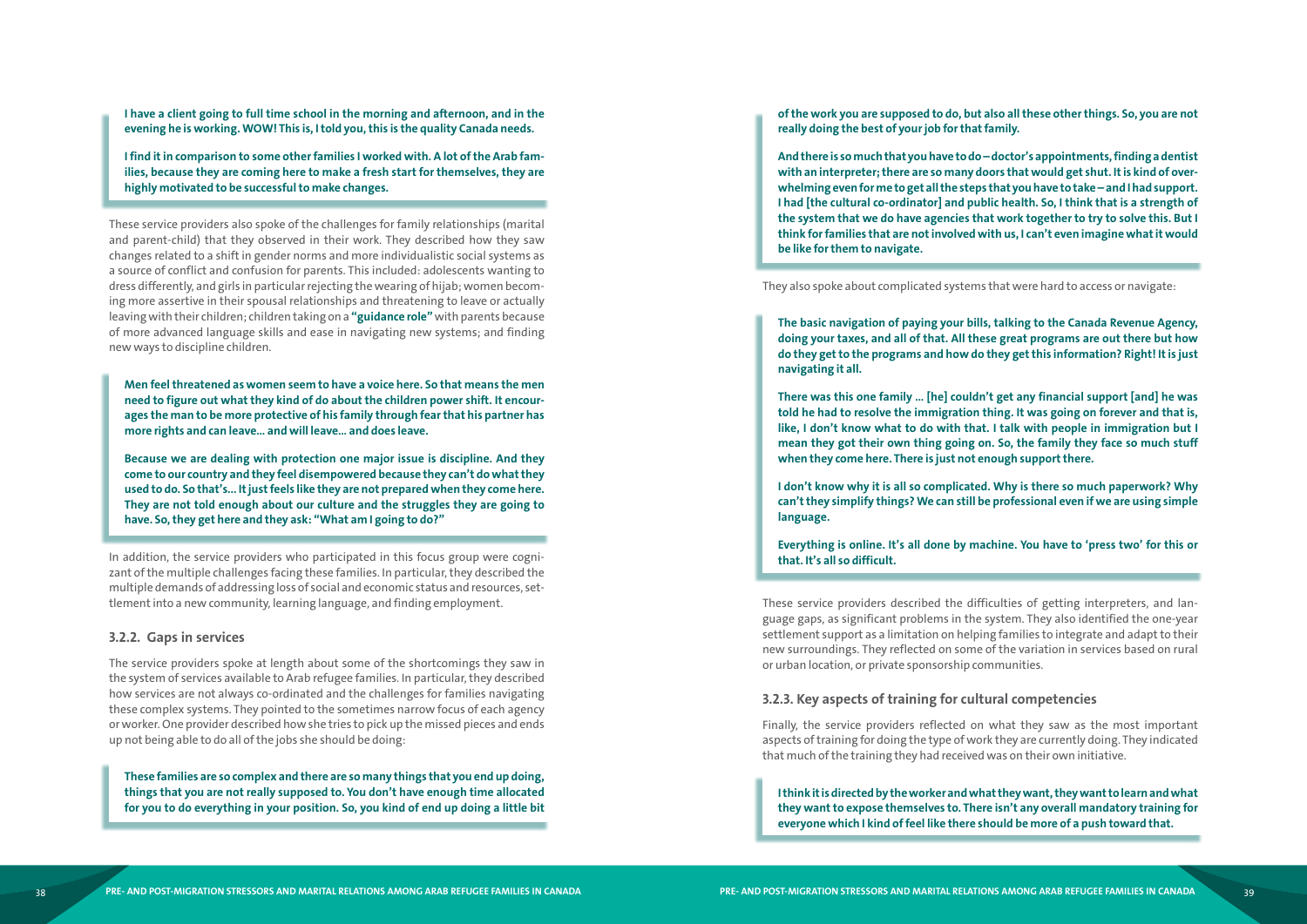<span id="page-21-0"></span>They also described the importance of having a supportive work environment for this work. They referred to **"debriefing and collectiveness at work"** as important to team-building as well as informal support for one another.

**We each share our experiences and challenges. For example, I would say I have a case and describe it, and then say that I don't know what to do, and ask for advice. What do you advise me? What do you recommend? So, it is a very healthy environment and I consider it important for my professional development.** 

# **CHAPTER FOUR: IMPLICATIONS AND FUTURE DIRECTIONS**

The findings from this study from both individual Arab participants and service providers provide evidence that the needs of these Arab refugee families are complex, corroborating previous research (Renzaho et al., 2011; Simich et al., 2010).

There is strong evidence in the identified themes from these interviews that (i) the dramatic sociocultural change that particularly emphasizes different gender norms, (ii) the impact of trauma and the refugee experience itself, (iii) the unique and complex aspects of the family's journey, and (iv) the valued aspects of cultural and religious values and traditions are intertwined in complex ways for these Arab refugee families. This is consistent with previous literature in many ways, extending the research findings of Spazojević et al., (2000) on marital interactions and Sangalang and Vang, (2017) with regard to intergenerational trauma. There is support here for seeing women as heavily engaged in how their partners are coping and intervening to counsel patience and action as needed to enhance their husband's ability to deal with psychological and material distress. There is some more detail contained in these interviews about the dilemmas of fathers and husbands in the face of not being able to adequately, in their view, fulfill their role as protectors and providers and the challenge this presents to them. Similarly, there is a contribution here to the work reviewed by Sangalang and Vang on the complex interactions between generations with regard to trauma experiences. The roles of parent, provider, and protector are in flux post-migration – new roles have been taken on in some cases, and some have had to be postponed until stability returns in terms of peace, safety, educational opportunities and health care.

The experiences of these families are not uniform, but there are common themes of change being both frightening and, when it involves safety and security, desirable. Changes associated with women's and men's roles, as well as different expectations about the actions of parents are, not unexpectedly, quite challenging. The couples with whom we spoke addressed those challenges in a range of ways, sometimes relying on professional help and often by creating more distance (metaphorically or physically) in their relationships. There is risk of physical aggression or violence in some cases as the trauma, acculturative demands, and relational conflict become too much. These findings suggest the ongoing importance of understanding and listening for the complexities of adaptation post-trauma and post-migration. These are not changes that will be completed in a short time-frame for most families.

These are also families with dreams about the future, especially for their children and a desire to make these changes work for the next generation and their new community. Collectivist values, alongside religious and cultural traditions, continue to be quite important. This is an important echoing, perhaps, of the sources of resilience identified by Betancourt and colleagues (2015).

The service providers who participated in this study identified that, in many areas, they are unprepared and insufficiently equipped with the needed resources from the federal, provincial, and municipal governments to serve these newly arrived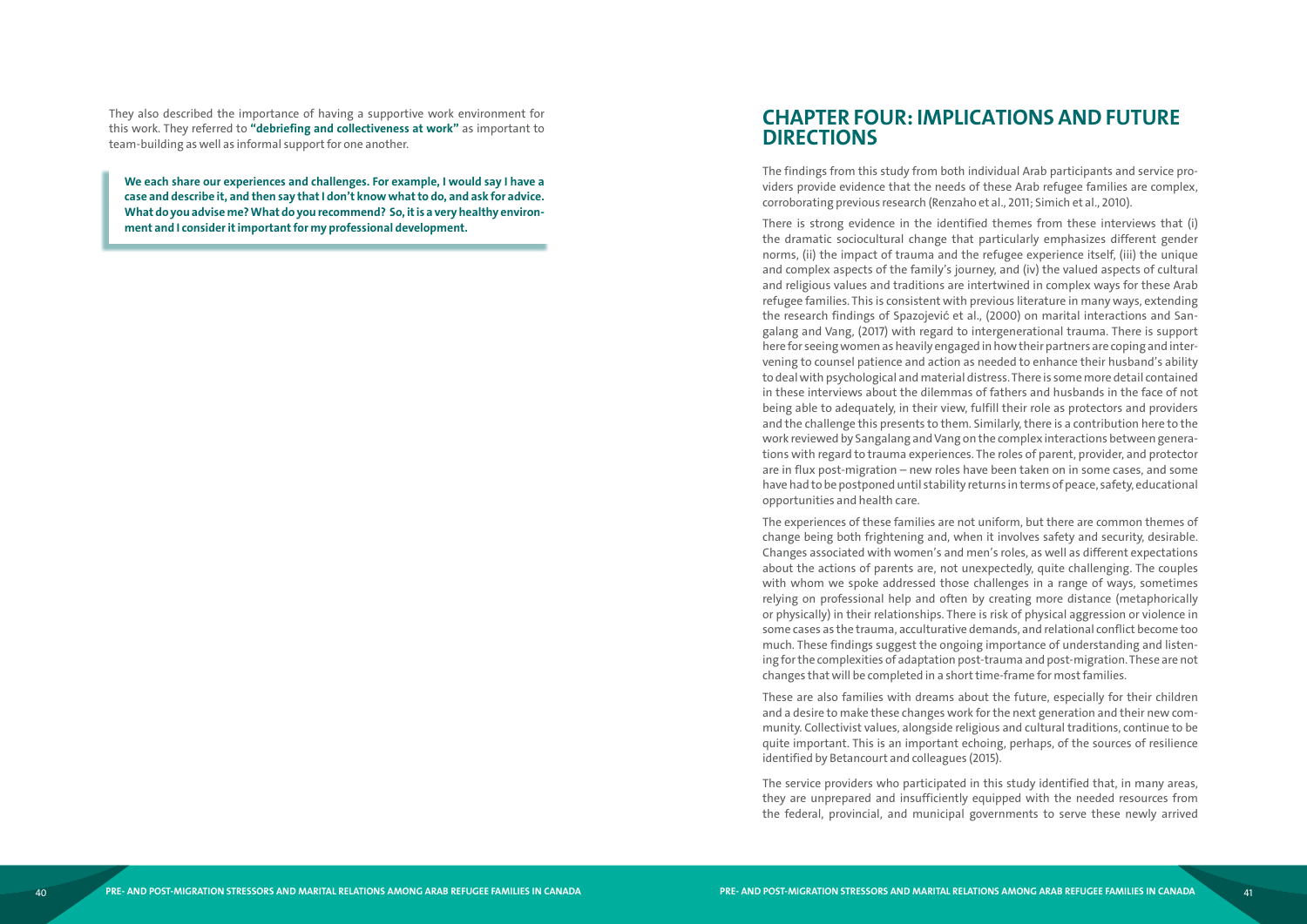newcomers. This appears to be specifically the case in the face of the large numbers of Syrian families who came to Canada within a short period of time between November 2015 and January 2017. Even though private Canadian sponsors and the Government of Canada did provide a **"safe home"** for these Arab families, there are gaps in the settlement and integration process. These gaps appear to be most evident when refugee families are expected to be self-reliant after the first 12 months of financial assistance from their private sponsor or the Government of Canada (Standing Senate Committee on Human Rights, 2016). Among other concerns, language proficiency and the recovery from trauma would take more than one year to address and, as evidenced in this study's findings, significantly influence the physical, psychological, social, familial, and financial well-being of these Arab families. Figure 1 below summarizes the complexity of pre- and post-migration stressors as well as resilient factors that have impacted the marital relations among Arab refugee families in Canada (however, this figure is not intended to suggest a linear relationship):

#### **Figure 1. Complexity of pre- and post-migration stressors and resilient factors**

To address these complex issues among Arab families, these findings underline the need for more secured multi-year funding support from the federal, provincial, and municipal governments and co-ordinated services by health care, social services, and education sectors.

First, extend the current model of financial and settlement support. The findings in this study echo other literature (Hassan et al., 2015; Standing Senate Committee on Human Rights, 2016) that refugees from war conflict countries need more than a year to be able to live on their own to overcome the trauma and language barriers and to redevelop employable job skills in Canada. Moreover, there is an important

distinction to be made between **"settlement"** and **"integration"** services. Settlement services are limited to providing orientation, basic needs, health care, preparing children for school, etc. Integration is a longer process that includes different levels and dimensions of changes as well as support services from multi-organizational co-ordination. The assumptions that settlement services are equipped to provide integration services is not realistic or accurate. Immigration policies should make this important differentiation. This is to say that adaptation and integration following forcible displacement, trauma and migration, as well as dramatic sociocultural change, requires time. However, current refugee families only receive one-year finance and settlement support by the federal government under the governmentassisted refugee program or by their private sponsor under the privately sponsored refugee program. Therefore, there is a need to review current immigrant policy on the government-assisted and the privately sponsored refugee programs and to extend its length of support for government-assisted refugee families as well as providing government financial support to privately sponsored refugees when their 12 months of private sponsorship expires.

Second, develop culturally integrated services that are adequately funded. In order to respond to the complex needs of refugees, we need to encourage ethno-cultural com munity initiatives and support cultural or faith-based initiatives and services. These kinds of services should not be limited only to mainstream settlement services. In-ser vice training in culturally competent practices should be a mandatory requirement for public-funded service providers who work with refugee families. Specifically, training should focus on understanding complex family dynamics and the impact on family relationships following migration and in the context of collectivist cultures. At a minimum, relevant workshop and training materials should be accessible via webinar so that service providers can easily access basic training in the event of an assign ment with short notice. As described by Baobaid and Ashbourne, (2016), culturally integrative programs and interventions can support formal and informal supports for families within our communities. Culturally integrative programs provide a means of addressing the complexities of family relationships and integration that are identified in this study. Specifically, local ethnic groups, religious leaders, and peer mentors who were Arab refugees but have successfully integrated into the Canadian communities, together with mainstream or more formalized service providers, can be engaged in the process of co-ordinated program development and interventions that involve col laboration and inclusion.

Third, develop responsive programs that address the specific needs of refugee families. As pointed out by the Secretary-General of United Nations: **"…refugees have the will and potential to become self-reliant in their places of refuge"** (United Nations, 2016, p. 19). Canadians and the Government of Canada have made an important first step in receiving these Arab families. What comes next is to address existing service gaps, understand and meet the complex needs of these Arab families, and acknowledge the resilience of these families under such hardship circumstances to develop their potential to the fullest. Among others, specific programs for children and young people from Arab refugee families should take into account that this younger age group have encountered not only the trauma of war, but also tensions between

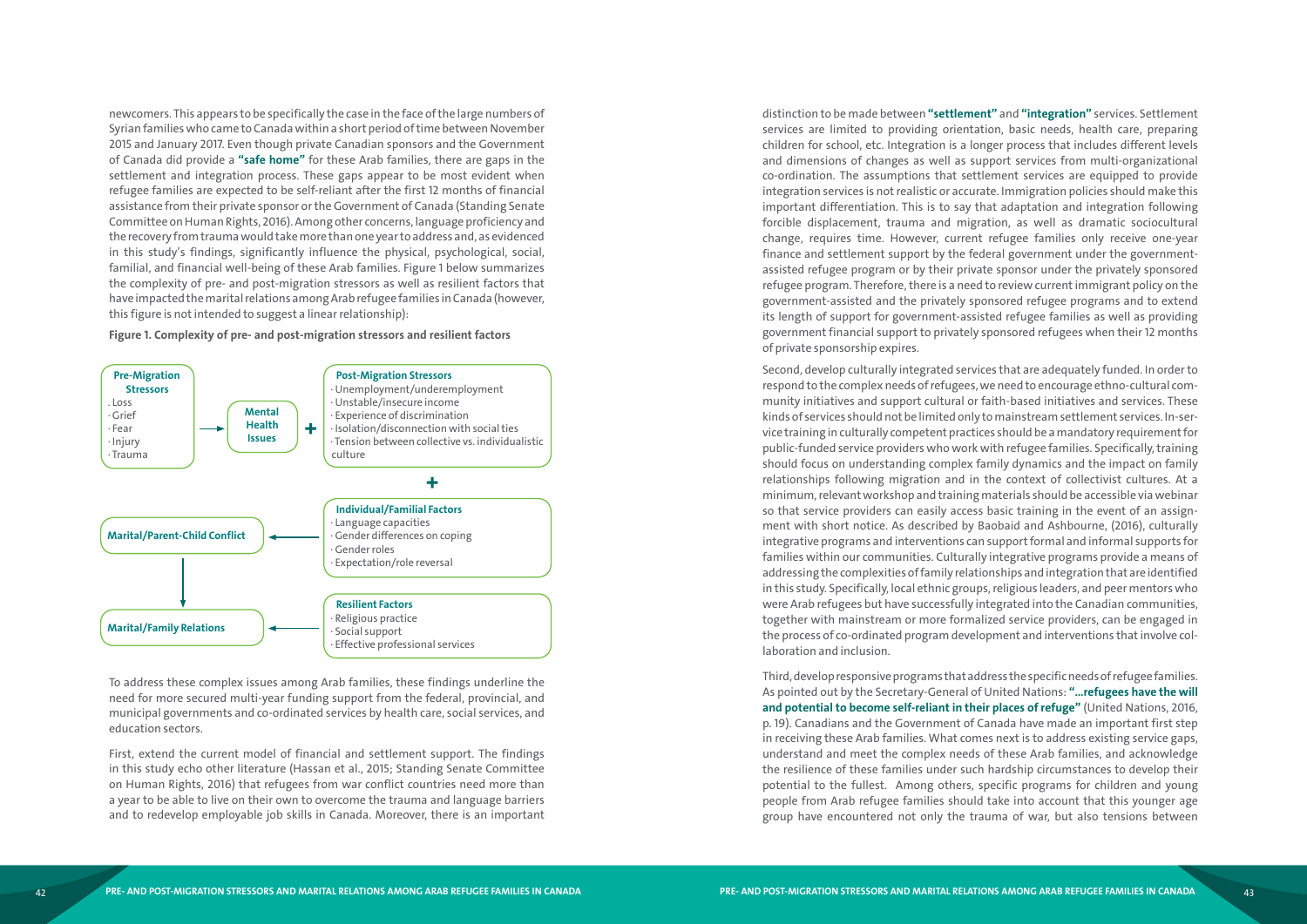preserving their cultural identity and integrating into mainstream society. Providing culturally appropriate programs to these younger generations will ensure successful integration and contribute to developing the future social capital of our society.

Fourth, provide cultural competency training for service providers. Cultural competency training for front workers in the health care, social services, schools, and law enforcement agencies are crucial for effective intervention. This is because the traumatic experiences these Arab refugees have gone through may have an impact on current behaviors. For example, there may be distrust toward the police or other law enforcement officers because of the political violence they previously experienced. The cultural competency training should also incorporate a course of study on the difference between collectivist and individualistic cultures. Such cultural competency training is specifically important for child protection agencies and the police when they respond to reports on suspected child abuse or domestic violence. This is because in their home countries such familial matters are usually dealt with through their extended family members or religious leaders instead of state intervention.

Equally important is the accessibility of trained interpreters. As these Arab refugees have to restart their lives in Canada, they will need to have contact with many government departments or government funded services for various reasons. The availability of trained interpreters would help these refugees overcome the language barriers. Provincial government departments, which oversee health care, education, and social services could join together to provide interprofessional training on cultural competence and initiate co-ordination efforts as the service providers from these professional sectors are likely to serve the same families. A co-ordinated effort may save time and manpower as well as provide a better outcome. At the municipal government level, some small and mid-sized communities are receiving a sudden influx of Arab refugees for whom these communities are scrambling to find suitable accommodation. For example, the average size of the families who participated in this study is six (rounded to full number). Looking for low-cost accommodation to house these large families is a challenge, especially in some communities like Vancouver and Toronto where rental costs have skyrocketed. The federal and municipal governments would need better co-ordination in terms of when and how the numbers of refugee families are placed among the 36 receiving communities across Canada.

Finally, long-term intervention is needed for integration. Refugees were forced to flee their home and have experienced tremendous losses. Restarting their families in a foreign country takes time and the foremost factor is employment. A secure and gainful employment not only provides income to these families, but also serves to recognize the knowledge and skills these refugees could contribute to the host country. However, a majority of the participants in this study have expressed difficulty in securing gainful employment, and have been unable to find jobs similar to those they previously held in their home country. There are many reasons for this, such as loss of documentation of credentials due to war, language barriers, and disabilities as result of war conflict. Therefore, employment training is vital. Among the various employment training programs being offered, some bridging programs or co-op programs that provide internship opportunities can provide better success rates than others, because many employers look for people with so-called **"Canadian experience"**. Such

internships would allow these refugees to develop their local work experiences and connections.

Moreover, a welcoming community is so fundamental for successful integration. Any attempt to create racial discrimination should be rejected. Therefore, public education is necessary to promote awareness, to embrace diversity, and to accept the fact that these refugees are human capital for Canadian society, which is facing a labor shortage (Statistics Canada, 2011).

For future research directions, attention could focus more on the intergenerational challenges for refugee families with adolescent family members. In addition, monitoring more closely the impact of cultural-based training, use of cultural brokers, or implementing a system of culturally integrative practices within a community could contribute to understanding best practices at the level of integrating services and effectiveness within marginalized communities.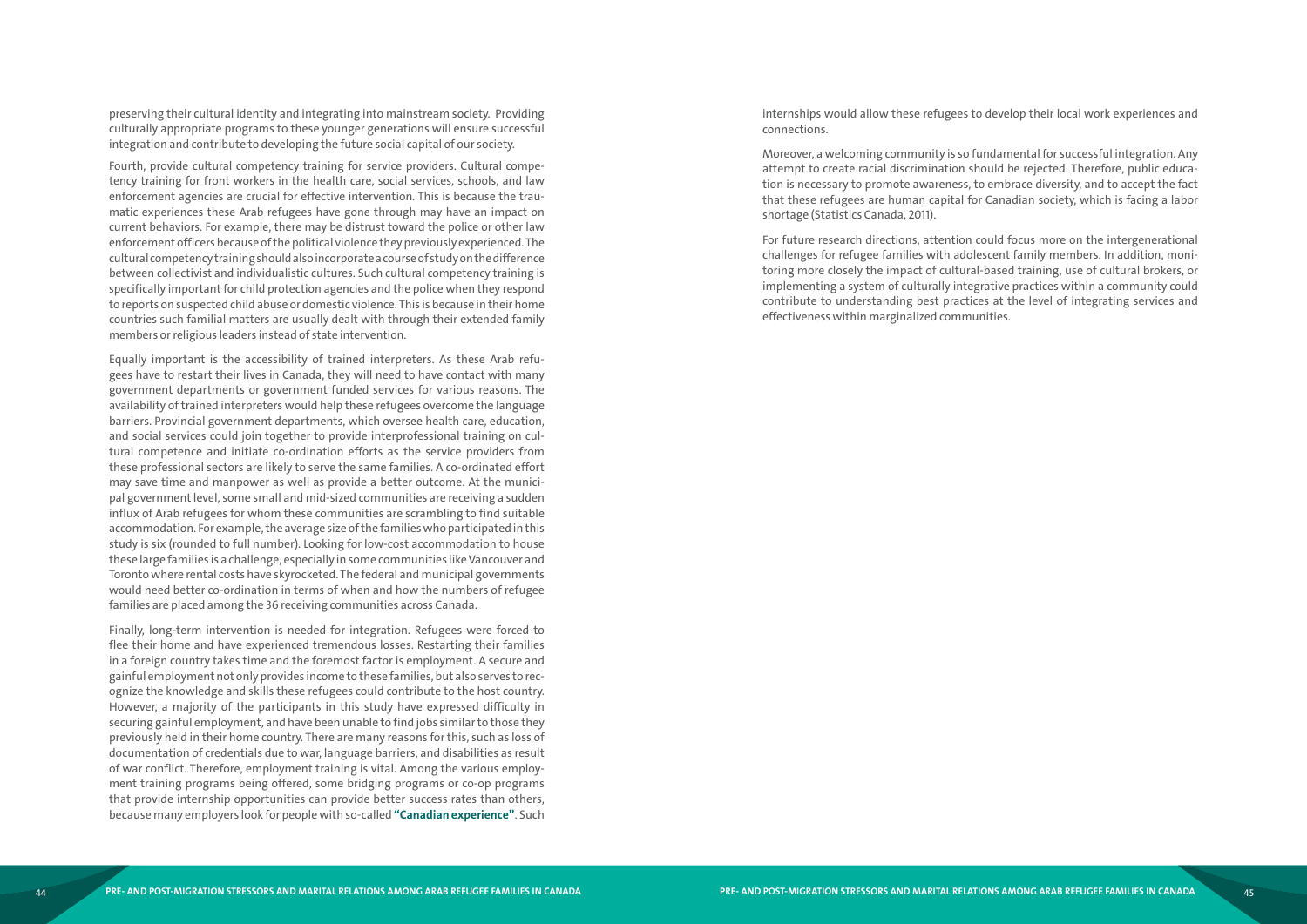# <span id="page-24-0"></span>**CONCLUSION**

This study provides a close look at the challenges and day-to-day struggles in postmigration for Arab refugee couples who have had to flee their countries of origin due to war and political conflict. The implications of this flight, journey, and post-migration settlement for families are significant. Spousal and family relationships are challenged by changed gender roles – first, in response to extraordinary circumstances and family flight; second, in response to dramatic sociocultural changes associated with moving from the Middle East to Canada. While adaptations and adjustments are being made by these families, they are not always easy or desired, and they take time. The impact of trauma on individual and couple well-being is also significant, requiring sensitive provision of therapy and counselling which is not always available and for which service providers do not always have adequate cultural training. These families, at the same time as being quite challenged, are also demonstrating their great wisdom and resilience. By drawing upon one another, utilizing new Canadian supports, learning language, acquiring new skills, and stretching their views of what is necessary and what can be changed, they move forward to an uncertain but hopeful future.

# **REFERENCES**

logical challenges in researching refugee journeys. Journal of Refugee Studies, 28,

Research in Psychology, 3 (2). pp. 77-101. ISSN 1478-0887 Available from: http://

centrations of displaced people lie far from the spotlight. Nature, 543(7643), 22-23. doi: 10.038/543022a. Retrieved from http://www.nature.com/news/what-the-num-

- **1.** Baobaid, M. & Ashbourne, Lynda M. (2016). Family Violence Interventions with Muslim Communities: Culturally Integrative Family Safety Response. New York: Routledge.
- **2.** BenEzer,G. & Zetter, R. (2014) Searching for directions: Conceptual and methodo-297-318. doi: 10.1093/jrs/feu022
- **3.** Betancourt, T., Abdi, S., Ito, B., Lilienthal, G., Agalab, N., & Ellis, H. (2015). We left one war and came to another: Resource loss, acculturative stress, and caregiver-child relationships in Somali refugee families. Cultural Diversity and Ethnic Minority Psychology, 21, 114-125. doi: 10.1037/a0037538
- **4.** Braun, V. and Clarke, V. (2006) Using thematic analysis in psychology. Qualitative eprints.uwe.ac.uk/11735 Last accessed on 11/4/2018.
- **5.** Butler, D. (02 March 2017). What the numbers say about refugees: The biggest conbers-say-about-refugees-1.21548
- **6.** Carteret, M. (2011). Culture and family dynamics. Dimensions of Culture. Retrieved from http://www.dimensionsofculture.com/2010/11/culture-and-family-dynamics
- **7.** Cockburn, P. (2015, September). Refugee Crisis: Where are all these people coming from and why? Independent. Retrieved from http://www.independent.co.uk/news/ html
- **8.** Deng, S. A., & Marlowe, J. M. (2013). Refugee resettlement and parenting in a different context. Journal of Immigrant & Refugee Studies, 11(4), 416-430. doi: 10.1080/15562948.2013.79344
- **9.** Dillmann, E., Pablo, R., & Wilson, A. (1993). Patterns of health problems observed tionships, 2, 253-262.
- **10.** Dwairy, M. (2002). Foundations of psychosocial dynamic personality theory of collective people. Clinical Psychology Review, 22, 343-360. doi: 10.1016/S0272- 7358(01)00100-3
- **11.** Government of Canada. (2017). #Welcome refugees: Key figures. Retrieved May 2, ASP
- **12.** Hassan, G., Kirmayer, L.J., Mekki-Berrada, A., & Quosh, C.,el Chammay, R., support staff working with Syrians affected by Armed conflict. Geneva: UNHCR.
- **13.** Hyndman, J. (2011). Research summary on resettled refugee integration in Canada. Toronto: Centre for Refugee Studies, York University. Retrieved from http://www. refworld.org/docid/4e4b77842.html
- **14.** Isakson, B., Legerski, J-P., & Layne, C. (2015). Adapting and implementing eviof Contemporary Psychotherapy, 45, 245-253. doi: 10.1007/s10879-015-9304-5

world/refugee-crisis-where-are-all-these-people-coming-from-and-why-10490425.

among newly arrived refugees to Canada. Health and Cultures: Exploring the rela-

2017 from http://www.cic.gc.ca/ENGLISH/REFUGEES/WELCOME/MILESTONES.

Deville-Stoerze, J.B….Ventevogel, P. (2015). Culture, context and the mental health and psychological well-being of Syrians: A review for mental health and psychosocial

dence-based interventions for trauma-exposed refugee youth and families. Journal